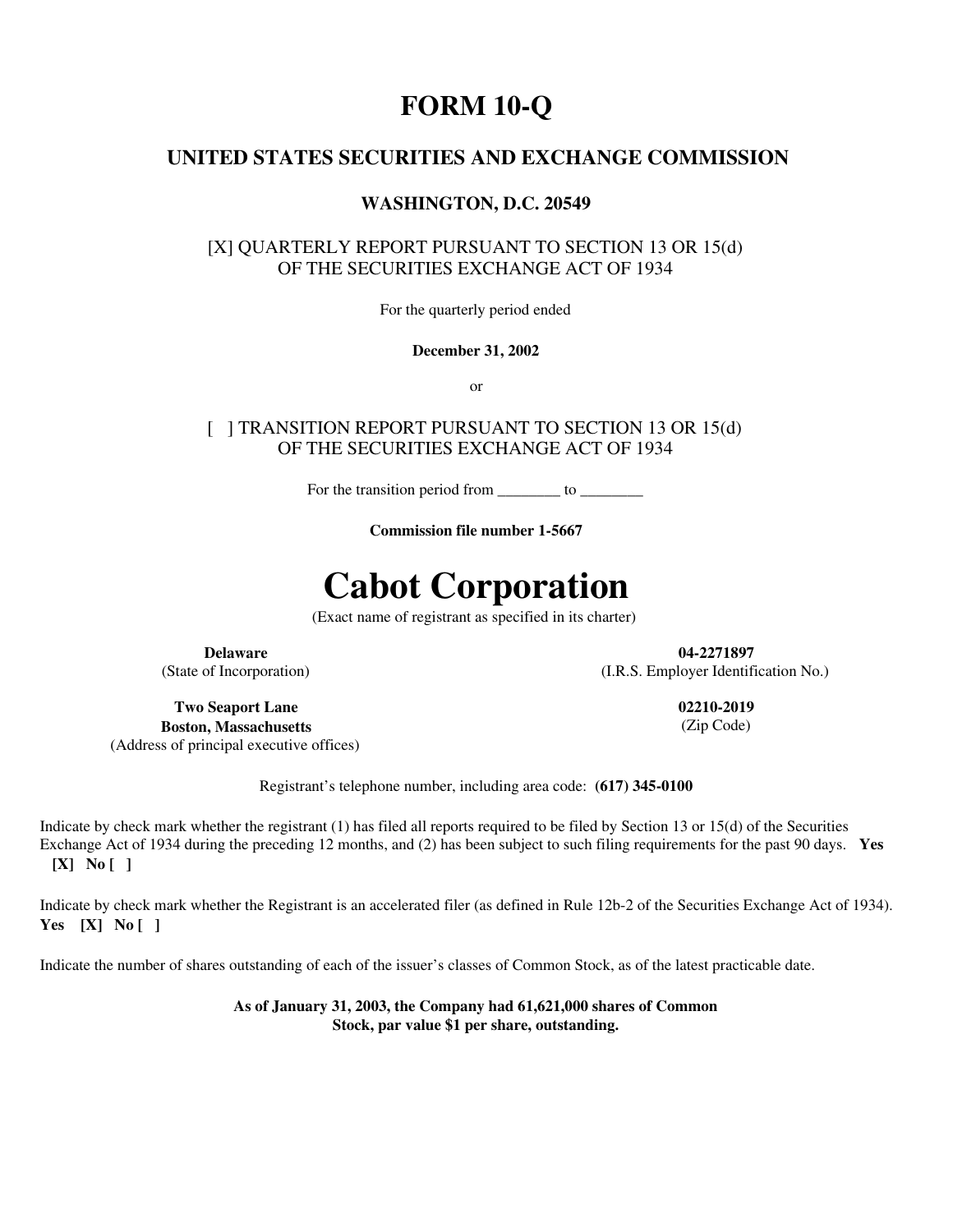## **TABLE OF CONTENTS**

Part I. Financial Information Item 1. Financial Statements CONSOLIDATED STATEMENTS OF INCOME CONSOLIDATED BALANCE SHEETS CONSOLIDATED STATEMENTS OF CASH FLOWS CONSOLIDATED STATEMENT OF CHANGES IN STOCKHOLDERS' EQUITY NOTES TO CONSOLIDATED FINANCIAL STATEMENTS Item 2. Management's Discussion and Analysis of Financial Condition and Results of Operations Item 3. Quantitative and Qualitative Disclosures About Market Risk Item 4. Controls and Procedures Part II. Other Information Item 1. Legal Proceedings Item 6. Exhibits and Reports on Form 8-K **SIGNATURES CERTIFICATIONS** Exhibit Index Ex-10.(a) Third Amend./Revolving Credit Agreement EX-99.1 Sarbanes-Oxley Certification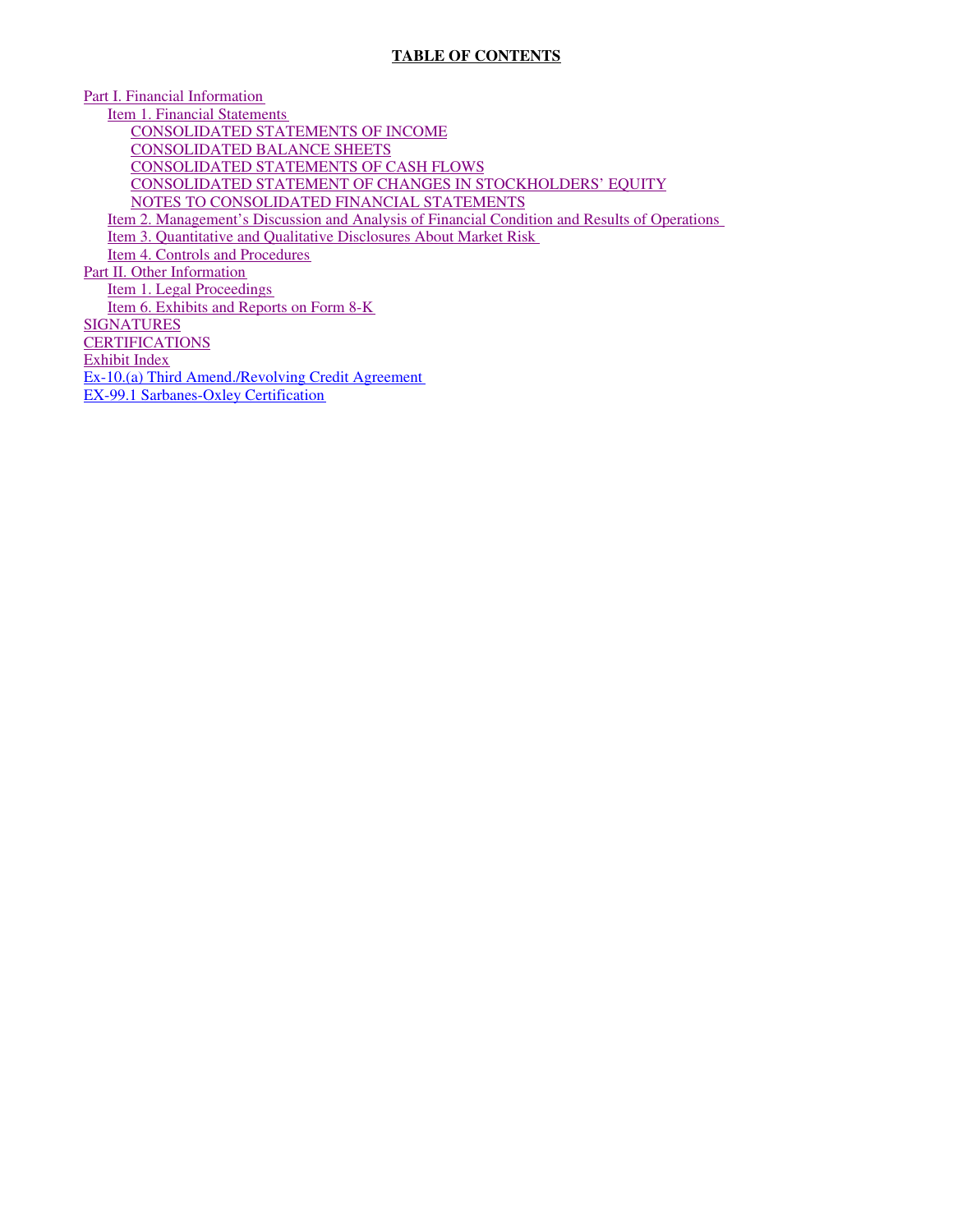## CABOT CORPORATION

## INDEX

**Page**

|                                                                      | Part I Financial Information                                                                   |    |  |  |
|----------------------------------------------------------------------|------------------------------------------------------------------------------------------------|----|--|--|
|                                                                      | Item 1. Financial Statements                                                                   |    |  |  |
|                                                                      | Consolidated Statements of Income Three Months Ended December 31, 2002 and 2001                |    |  |  |
| Consolidated Balance Sheets December 31, 2002 and September 30, 2002 |                                                                                                |    |  |  |
|                                                                      | Consolidated Statements of Cash Flows Three Months Ended December 31, 2002 and 2001            | 6  |  |  |
|                                                                      | Consolidated Statement of Changes in Stockholders' Equity Three Months Ended December 31, 2002 |    |  |  |
|                                                                      | Notes to Consolidated Financial Statements                                                     | 8  |  |  |
|                                                                      | Item 2. Management's Discussion and Analysis of Financial Condition and Results of Operations  | 19 |  |  |
|                                                                      | Item 3. Quantitative and Qualitative Disclosures About Market Risk                             | 24 |  |  |
|                                                                      | Item 4. Controls and Procedures                                                                | 24 |  |  |
|                                                                      | Part II Other Information                                                                      |    |  |  |
|                                                                      | Item 1. Legal Proceedings                                                                      | 25 |  |  |
|                                                                      | Item 6. Exhibits and Reports on Form 8-K                                                       | 27 |  |  |
|                                                                      |                                                                                                |    |  |  |

## - 2 -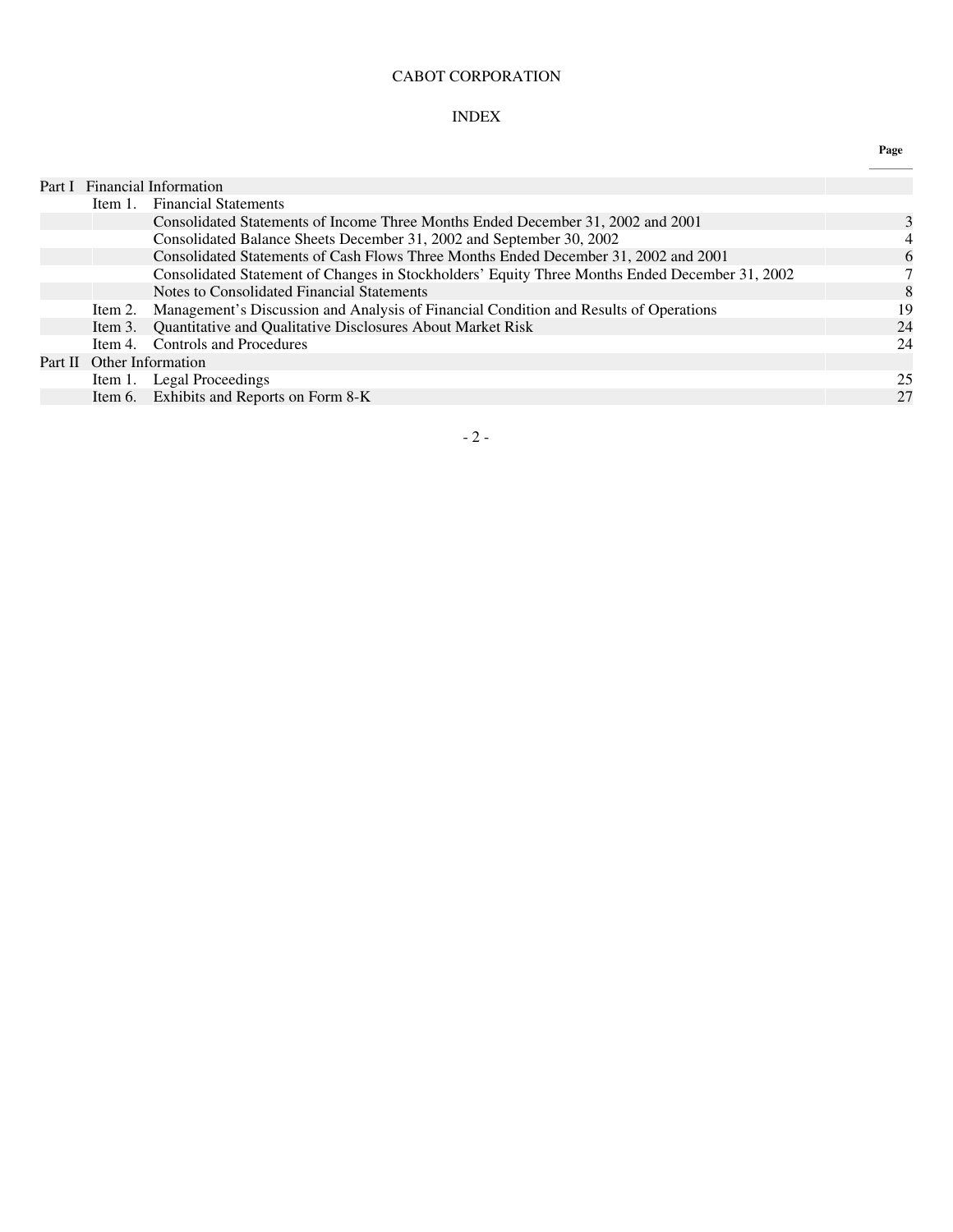## *Item 1. Financial Statements*

## CABOT CORPORATION CONSOLIDATED STATEMENTS OF INCOME Three Months Ended December 31, 2002 and 2001

(In millions, except per share amounts)

## UNAUDITED

|                                                                       | 2002                   | 2001           |
|-----------------------------------------------------------------------|------------------------|----------------|
| Net sales and other operating revenues                                | \$408                  | \$377          |
| Cost of sales                                                         | 291                    | 260            |
| Gross profit                                                          | 117                    | 117            |
| Selling and administrative expenses                                   | 52                     | 48             |
| Research and technical service                                        | 11                     | 11             |
| Income from operations                                                | 54                     | 58             |
| Other income and expense                                              |                        |                |
| Interest and dividend income                                          | 1                      | 3              |
| Interest expense                                                      | (7)                    | (8)            |
| Other (charges) income                                                | (3)                    | (1)            |
| Income from continuing operations before income taxes                 | 45                     | 52             |
| Provision for income taxes                                            | (11)                   | (15)           |
| Equity in net income of affiliated companies, net of tax zero and \$1 | $\mathbf{1}$           | $\overline{2}$ |
| Minority interest in net income, net of tax                           | (2)                    | (1)            |
| Net income                                                            | 33                     | 38             |
| Dividends on preferred stock, net of tax benefit                      | (1)                    | (1)            |
| Income available to common shares                                     | \$<br>32               | 37             |
| Weighted-average common shares outstanding:                           |                        |                |
| <b>Basic</b>                                                          | 59                     | 59             |
| Diluted                                                               | 70                     | 72             |
| Income per common share:                                              |                        |                |
| <b>Basic</b>                                                          | \$0.56<br><b>STATE</b> | \$0.63         |
| Diluted                                                               | \$0.48                 | \$0.53         |
| Dividends per common share                                            | \$0.13                 | \$0.13         |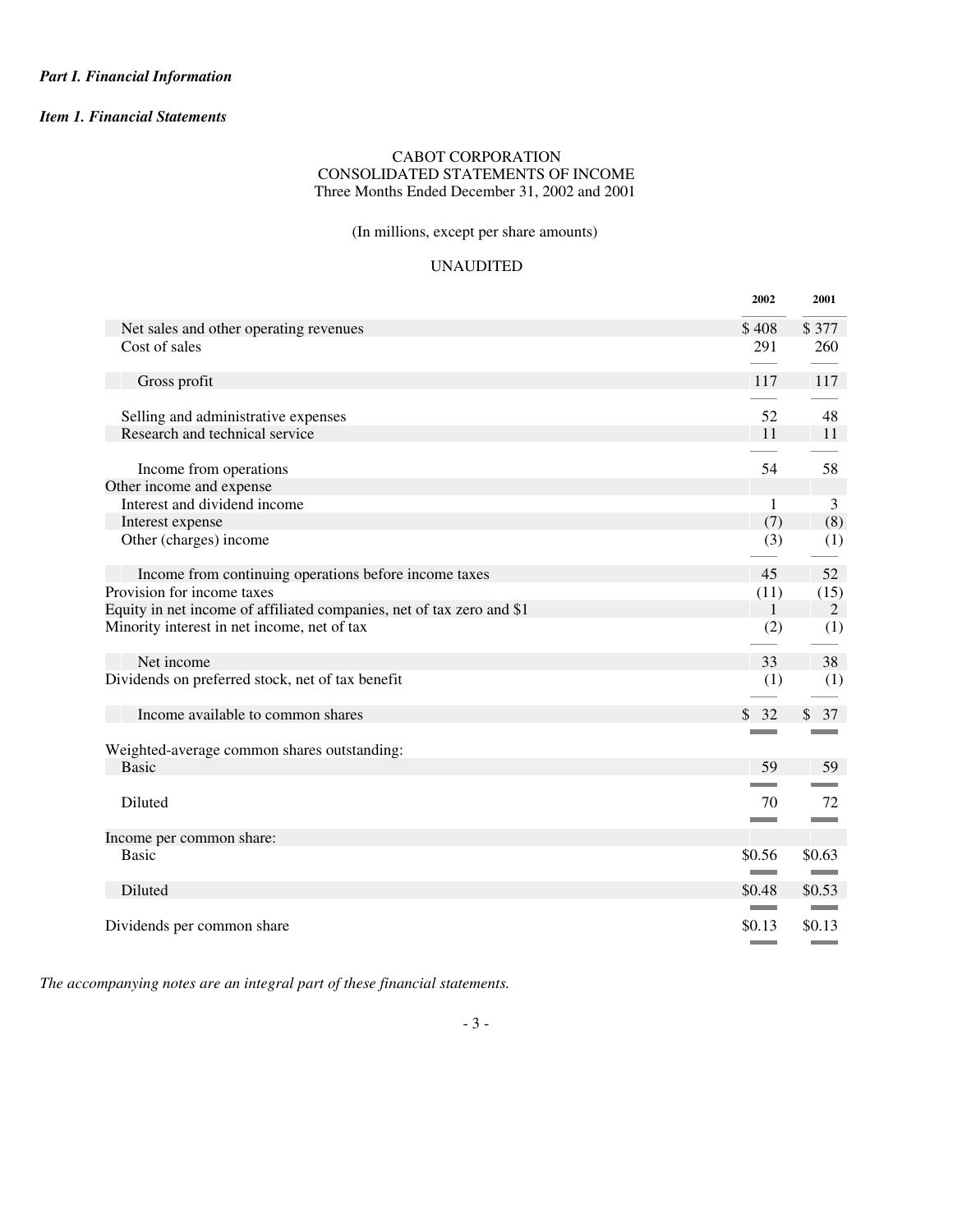## CABOT CORPORATION CONSOLIDATED BALANCE SHEETS December 31, 2002 and September 30, 2002

## (In millions)

## **ASSETS**

|                                                                                                    | December 31,<br>2002 | September 30,<br>2002 |  |
|----------------------------------------------------------------------------------------------------|----------------------|-----------------------|--|
|                                                                                                    | (Unaudited)          |                       |  |
| Current assets:                                                                                    |                      |                       |  |
| Cash and cash equivalents                                                                          | \$<br>125            | \$<br>159             |  |
| Accounts and notes receivable, net of reserve for doubtful accounts of \$4 and \$4<br>Inventories: | 344                  | 304                   |  |
| Raw materials                                                                                      | 136                  | 120                   |  |
|                                                                                                    | 150                  | 156                   |  |
| Work in process                                                                                    | 154                  | 124                   |  |
| Finished goods<br>Other                                                                            | 38                   | 35                    |  |
|                                                                                                    |                      |                       |  |
| Total inventories                                                                                  | 478                  | 435                   |  |
| Prepaid expenses                                                                                   | 52                   | 41                    |  |
| Deferred income taxes                                                                              | 22                   | 20                    |  |
|                                                                                                    |                      |                       |  |
| Total current assets                                                                               | 1,021                | 959                   |  |
| Investments:                                                                                       |                      |                       |  |
| Equity                                                                                             | 47                   | 48                    |  |
| Other                                                                                              | 19                   | 32                    |  |
|                                                                                                    |                      |                       |  |
| Total investments                                                                                  | 66                   | 80                    |  |
| Property, plant and equipment                                                                      | 2,079                | 2,019                 |  |
| Accumulated depreciation and amortization                                                          | (1,187)              | (1, 134)              |  |
| Net property, plant and equipment                                                                  | 892                  | 885                   |  |
|                                                                                                    |                      |                       |  |
| Other assets:                                                                                      |                      |                       |  |
| Goodwill                                                                                           | 102                  | 105                   |  |
| Other intangible assets, net of accumulated amortization of \$5 and \$5                            | 8                    | $\,$ 8 $\,$           |  |
| Deferred income taxes                                                                              | $\overline{4}$       | $\overline{4}$        |  |
| Other assets                                                                                       | 19                   | 26                    |  |
| Total other assets                                                                                 | 133                  | 143                   |  |
|                                                                                                    |                      |                       |  |
| Total assets                                                                                       | \$2,112              | \$2,067               |  |

*The accompanying notes are an integral part of these financial statements.*

- 4 -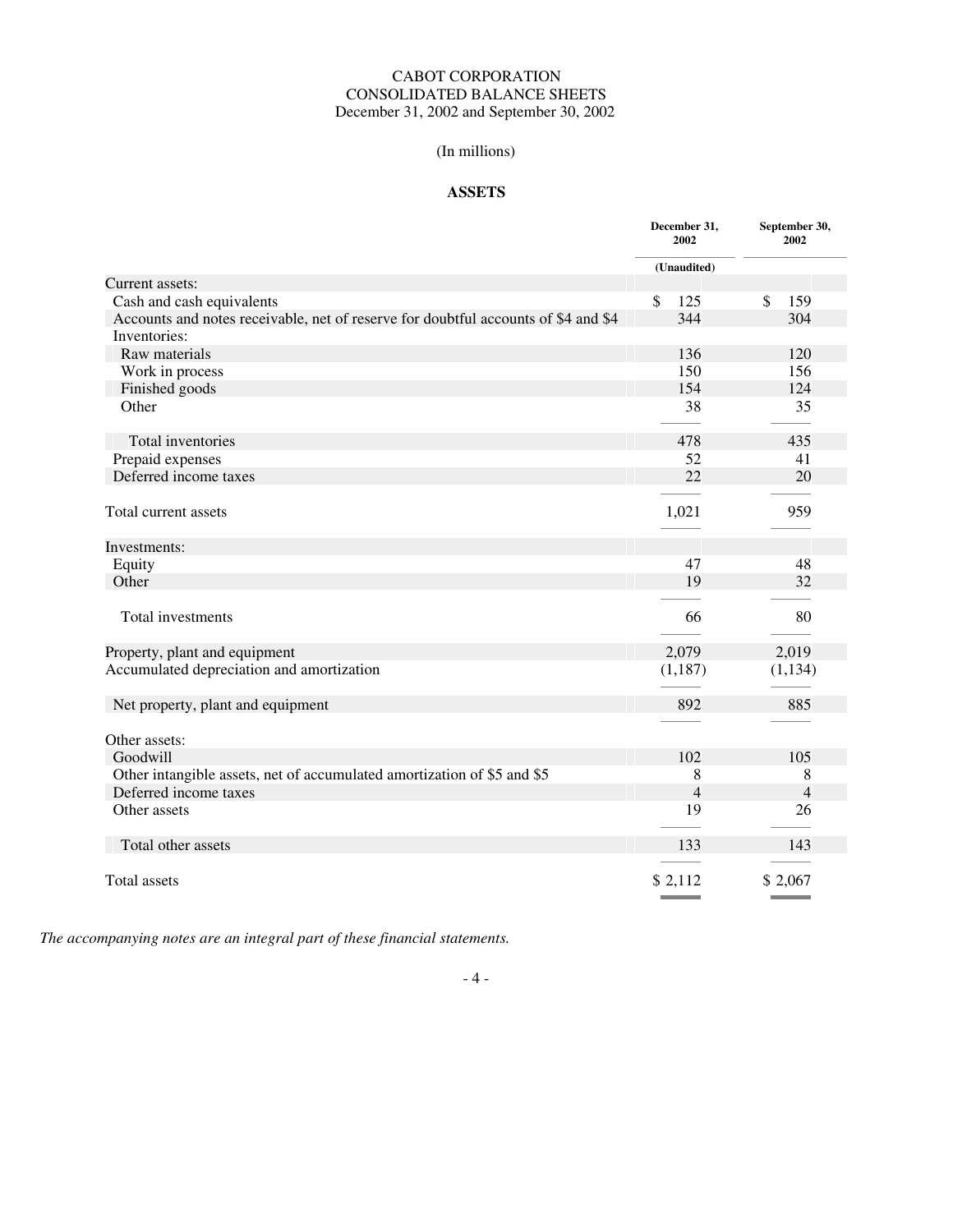## CABOT CORPORATION CONSOLIDATED BALANCE SHEETS December 31, 2002 and September 30, 2002

(In millions, except for share amounts)

## **LIABILITIES & STOCKHOLDERS' EQUITY**

|                                                                                                                                                        | December 31,<br>September 30,<br>2002<br>2002 |          |
|--------------------------------------------------------------------------------------------------------------------------------------------------------|-----------------------------------------------|----------|
|                                                                                                                                                        | (Unaudited)                                   |          |
| Current liabilities:                                                                                                                                   |                                               |          |
| Notes payable to banks                                                                                                                                 | \$<br>15                                      | \$<br>40 |
| Current portion of long-term debt                                                                                                                      | 3                                             | 5        |
| Accounts payable and accrued liabilities                                                                                                               | 230                                           | 238      |
| Deferred income taxes                                                                                                                                  | 3                                             | 3        |
|                                                                                                                                                        |                                               |          |
| Total current liabilities                                                                                                                              | 251                                           | 286      |
| Long-term debt                                                                                                                                         | 532                                           | 495      |
| Deferred income taxes                                                                                                                                  | 106                                           | 104      |
| Other liabilities                                                                                                                                      | 177                                           | 170      |
| Commitments and contingencies (Note H)                                                                                                                 |                                               |          |
| Minority interest                                                                                                                                      | 38                                            | 35       |
| Stockholders' equity:                                                                                                                                  |                                               |          |
| Preferred stock:                                                                                                                                       |                                               |          |
| Authorized: 2,000,000 shares of \$1 par value                                                                                                          |                                               |          |
| Series A Junior Participating Preferred Stock                                                                                                          |                                               |          |
| Issued and outstanding: none<br>Series B ESOP Convertible Preferred Stock 7.75%<br>Cumulative<br>Issued: 72,982 shares, outstanding: 55,820 and 56,273 |                                               |          |
| shares                                                                                                                                                 | 73                                            | 73       |
| (aggregate redemption value of \$56 and \$56)<br>Less cost of shares of preferred treasury stock<br>Common stock:                                      | (38)                                          | (38)     |
| Authorized: 200,000,000 shares of \$1 par value                                                                                                        |                                               |          |
| Issued and outstanding: 61,722,961 and 61,615,503 shares                                                                                               | 62                                            | 62       |
| Less cost of shares of common treasury stock                                                                                                           | (6)                                           | (6)      |
| Additional paid-in capital                                                                                                                             | 5                                             | 5        |
| Retained earnings                                                                                                                                      | 1,144                                         | 1,120    |
| Unearned compensation                                                                                                                                  | (32)                                          | (38)     |
| Deferred employee benefits                                                                                                                             | (50)                                          | (51)     |
| Notes receivable for restricted stock                                                                                                                  | (22)                                          | (23)     |
| Accumulated other comprehensive loss (Note K)                                                                                                          | (128)                                         | (127)    |
|                                                                                                                                                        |                                               |          |
| Total stockholders' equity                                                                                                                             | 1,008                                         | 977      |
| Total liabilities and stockholders' equity                                                                                                             | \$2,112                                       | \$2,067  |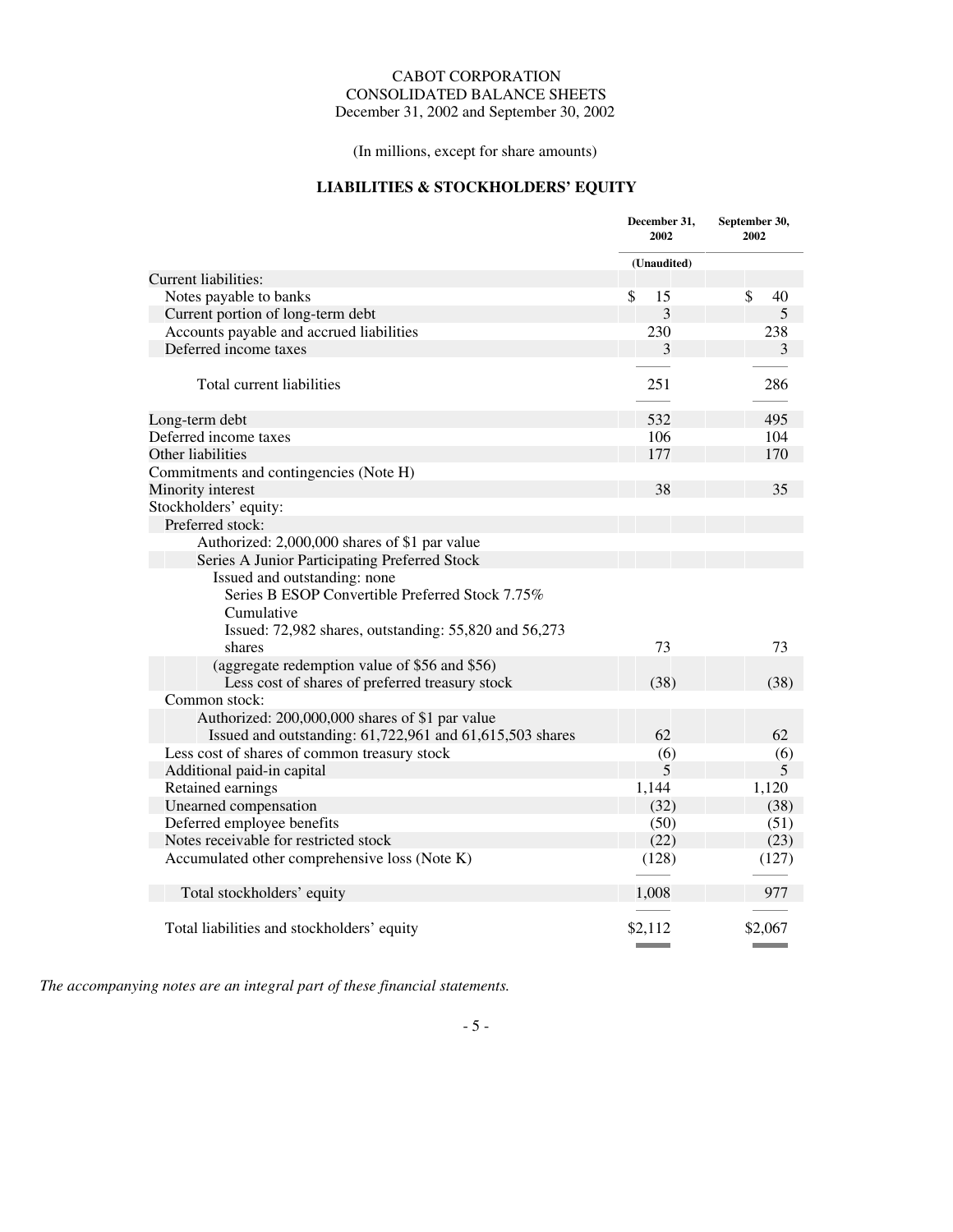## CABOT CORPORATION CONSOLIDATED STATEMENTS OF CASH FLOWS Three Months Ended December 31,

## (In millions)

## UNAUDITED

|                                                                                                | 2002                     | 2001                     |
|------------------------------------------------------------------------------------------------|--------------------------|--------------------------|
| <b>Cash Flows from Operating Activities:</b>                                                   |                          |                          |
| Net income                                                                                     | \$33                     | \$38                     |
| Adjustments to reconcile net income to cash used in operating activities:                      |                          |                          |
| Depreciation and amortization                                                                  | 32                       | 27                       |
| Deferred tax provision (benefit)                                                               | (1)                      | $\mathbf{1}$             |
| Equity in income of affiliated companies                                                       | (1)                      | (1)                      |
| Non-cash compensation                                                                          | 7                        | 5                        |
| Other non-cash charges, net                                                                    | 1                        | 1                        |
| Changes in assets and liabilities, net of the effect of the consolidation of equity affiliates |                          |                          |
| Increase in accounts receivable                                                                | (36)                     | (25)                     |
| Increase in inventory                                                                          | (38)                     | (11)                     |
| Decrease in accounts payable and accruals                                                      | (14)                     | (50)                     |
| Increase in prepayments and other assets                                                       | (2)                      | (10)                     |
| Increase in income taxes payable                                                               | $\overline{4}$           | 14                       |
| Increase in other liabilities                                                                  | 10                       | 6                        |
| Other, net                                                                                     | 4                        | $\mathbf{1}$             |
|                                                                                                |                          |                          |
| Cash used in Operating Activities                                                              | (1)                      | (4)                      |
|                                                                                                |                          |                          |
| <b>Cash Flows from Investing Activities:</b>                                                   |                          |                          |
| Additions to property, plant and equipment                                                     | (25)                     |                          |
| Proceeds from sales of property, plant and equipment                                           | 1                        | (36)<br>$\mathbf{1}$     |
| Purchase of investments                                                                        |                          | (9)                      |
|                                                                                                |                          |                          |
| Cash used in Investing Activities                                                              | (24)                     | (44)                     |
|                                                                                                |                          |                          |
| <b>Cash Flows from Financing Activities:</b>                                                   |                          |                          |
| Proceeds from long-term debt                                                                   | 75                       |                          |
| Repayments of long-term debt                                                                   | (52)                     | (5)                      |
| Repayments of bank notes                                                                       | (35)                     | $\overline{\phantom{0}}$ |
| Increase (decrease) in short-term debt                                                         | 11                       | 11                       |
| Purchases of preferred and common stock                                                        | $\overline{\phantom{0}}$ | (19)                     |
| Sales and issuances of preferred and common stock                                              | $\mathbf{1}$             | 1                        |
| Cash dividends paid to stockholders                                                            | (9)                      | (9)                      |
| Cash dividends paid to minority interest stockholders                                          | (1)                      | (2)                      |
| Employee loan repayments                                                                       |                          | $\mathbf{1}$             |
|                                                                                                |                          |                          |
| Cash used in Financing Activities                                                              | (10)                     | (22)                     |
|                                                                                                |                          |                          |
| Effect of exchange rate changes on cash                                                        | $\mathbf{1}$             |                          |
|                                                                                                |                          |                          |
| Decrease in cash and cash equivalents                                                          | (34)                     | (70)                     |
|                                                                                                |                          |                          |
| Cash and cash equivalents at beginning of period                                               | 159                      | 364                      |
|                                                                                                |                          |                          |
| Cash and cash equivalents at end of period                                                     | \$125                    | \$294                    |
|                                                                                                |                          |                          |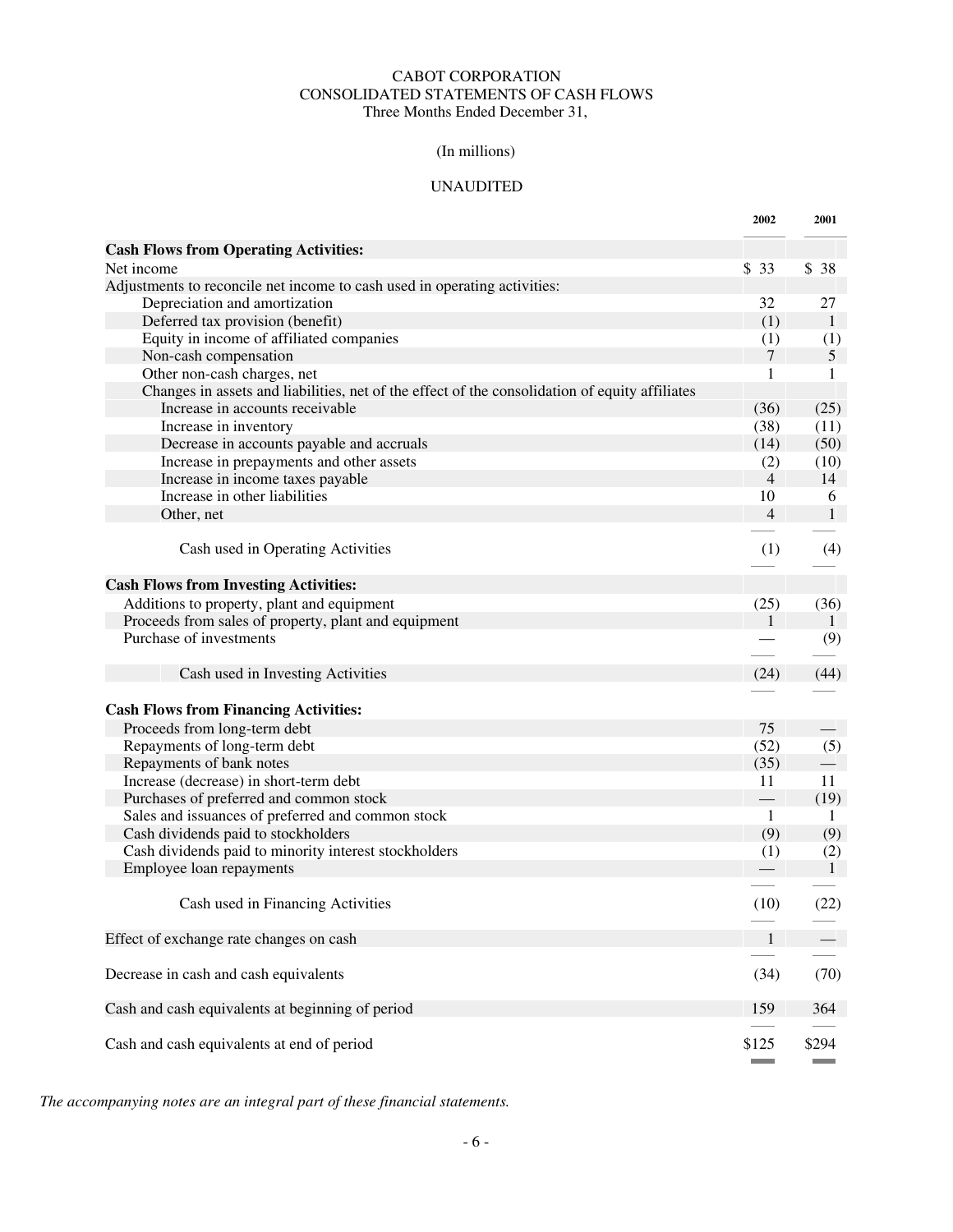## CABOT CORPORATION CONSOLIDATED STATEMENT OF CHANGES IN STOCKHOLDERS' EQUITY Three Months Ended December 31, 2002

## (In millions)

## UNAUDITED

|                                                            | Preferred<br><b>Stock, Net</b><br>of Treasury<br>Stock | Common<br>Stock, Net<br>of Treasury<br><b>Stock</b> | <b>Additional</b><br>Paid-in<br>Capital | <b>Retained</b><br><b>Earnings</b> | <b>Accumulated</b><br>Other<br>Comprehensive<br>Loss |
|------------------------------------------------------------|--------------------------------------------------------|-----------------------------------------------------|-----------------------------------------|------------------------------------|------------------------------------------------------|
| Balance at September 30, 2002                              | \$35                                                   | \$56                                                | \$5                                     | \$1,120                            | \$(127)                                              |
| Net income                                                 |                                                        |                                                     |                                         | 33                                 |                                                      |
| Foreign currency translation adjustments                   |                                                        |                                                     |                                         |                                    | 9                                                    |
| Change in unrealized loss on available-for-sale securities |                                                        |                                                     |                                         |                                    | (9)                                                  |
| Change in unrealized loss on derivative instruments        |                                                        |                                                     |                                         |                                    | (1)                                                  |
| Total comprehensive income                                 |                                                        |                                                     |                                         |                                    |                                                      |
| Common dividends paid                                      |                                                        |                                                     |                                         | (8)                                |                                                      |
| Preferred dividends paid to Employee                       |                                                        |                                                     |                                         |                                    |                                                      |
| Stock Ownership Plan, net of tax                           |                                                        |                                                     |                                         | (1)                                |                                                      |
| Principal payment by Employee Stock                        |                                                        |                                                     |                                         |                                    |                                                      |
| Ownership Plan under guaranteed loan                       |                                                        |                                                     |                                         |                                    |                                                      |
| Amortization of unearned compensation                      |                                                        |                                                     |                                         |                                    |                                                      |
| Notes receivable - forfeitures                             |                                                        |                                                     |                                         |                                    |                                                      |
| Balance at December 31, 2002                               | \$ 35                                                  | \$56                                                | \$5                                     | \$1,144                            | \$(128)                                              |

[Additional columns below]

## [Continued from above table, first column(s) repeated]

|                                                            | <b>Unearned</b><br>Compensation | <b>Deferred</b><br><b>Benefits</b> | <b>Notes</b><br>Receivable<br><b>Employee</b> for Restricted<br><b>Stock</b> | <b>Total</b><br>Stockholders'<br><b>Equity</b> | <b>Total</b><br>Comprehensive<br><b>Income</b> |
|------------------------------------------------------------|---------------------------------|------------------------------------|------------------------------------------------------------------------------|------------------------------------------------|------------------------------------------------|
| Balance at September 30, 2002                              | \$(38)                          | \$(51)                             | \$(23)                                                                       | \$977                                          |                                                |
| Net income                                                 |                                 |                                    |                                                                              |                                                | \$33                                           |
| Foreign currency translation adjustments                   |                                 |                                    |                                                                              |                                                | 9                                              |
| Change in unrealized loss on available-for-sale securities |                                 |                                    |                                                                              |                                                | (9)                                            |
| Change in unrealized loss on derivative instruments        |                                 |                                    |                                                                              |                                                | (1)                                            |
| Total comprehensive income                                 |                                 |                                    |                                                                              |                                                | \$32                                           |
| Common dividends paid                                      |                                 |                                    |                                                                              |                                                |                                                |
| Preferred dividends paid to Employee                       |                                 |                                    |                                                                              |                                                |                                                |
| Stock Ownership Plan, net of tax                           |                                 |                                    |                                                                              |                                                |                                                |
| Principal payment by Employee Stock                        |                                 |                                    |                                                                              |                                                |                                                |
| Ownership Plan under guaranteed loan                       |                                 |                                    |                                                                              |                                                |                                                |
| Amortization of unearned compensation                      | 6                               |                                    |                                                                              |                                                |                                                |
| Notes receivable - forfeitures                             |                                 |                                    |                                                                              |                                                |                                                |
|                                                            |                                 |                                    |                                                                              |                                                |                                                |
| Balance at December 31, 2002                               | \$(32)                          | \$(50)                             | \$(22)                                                                       | \$1,008                                        |                                                |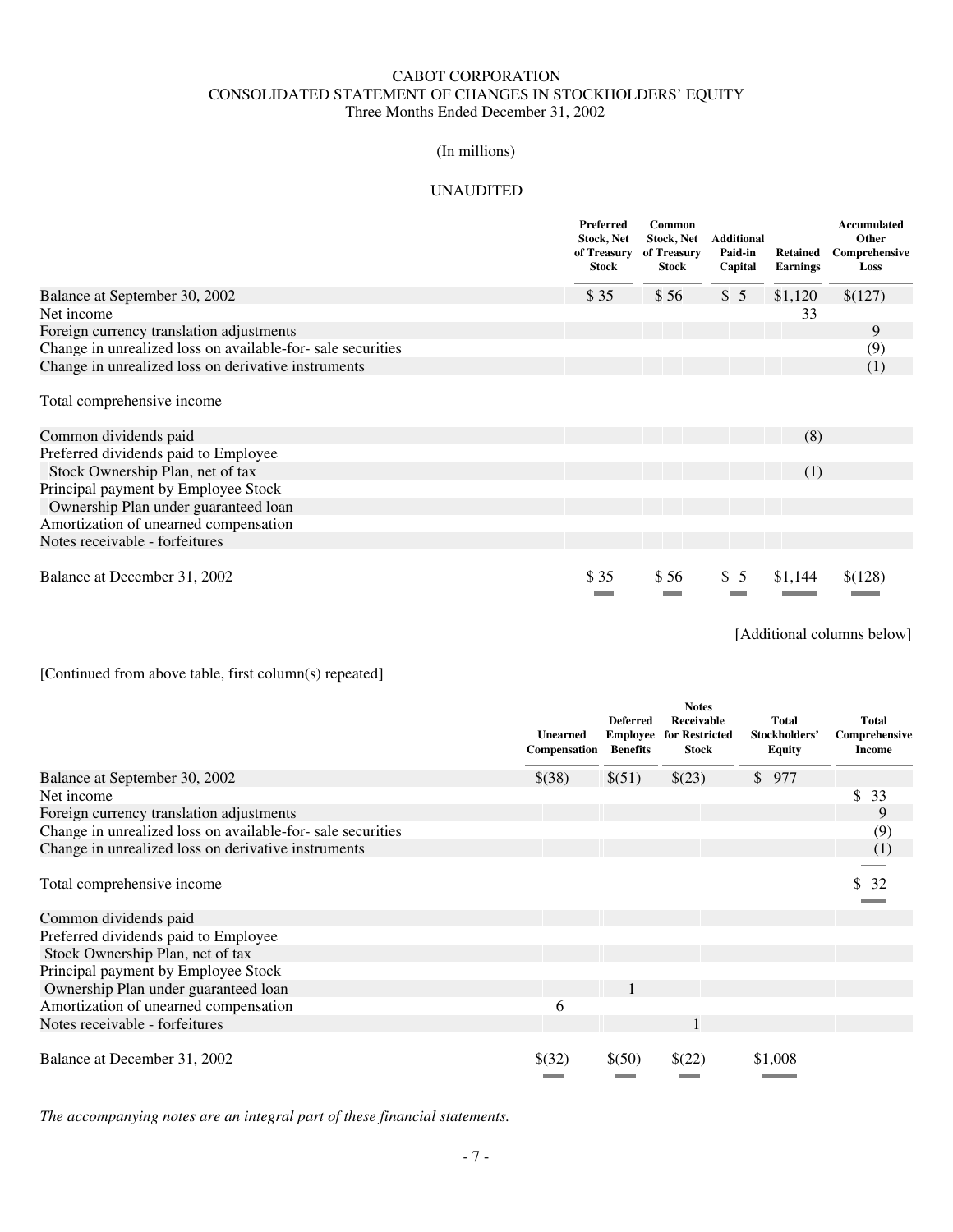## **A. Basis of Presentation**

 The consolidated financial statements include the accounts of Cabot Corporation and majority-owned and controlled U.S. and non-U.S. subsidiaries (Cabot). Investments in 20 to 50 percent owned affiliates are accounted for on the equity method. Cabot reports the results of one Japanese subsidiary on a one-month lag due to availability of information. Intercompany transactions have been eliminated.

 The unaudited consolidated financial statements have been prepared in accordance with the requirements of Form 10-Q and consequently do not include all disclosures required by Form 10-K. Additional information may be obtained by referring to Cabot's Form 10-K for the year ended September 30, 2002.

 The financial information submitted herewith is unaudited and reflects all adjustments which are, in the opinion of management, necessary to provide a fair statement of the results for the interim periods ended December 31, 2002 and 2001. All such adjustments are of a normal recurring nature. The results for interim periods are not necessarily indicative of the results to be expected for the fiscal year.

 Certain amounts in fiscal 2002 have been reclassified to conform to the fiscal 2003 presentation. These reclassifications had no effect on the consolidated balance sheets or net income.

## **B. Revenue Recognition**

 Cabot's revenue recognition policies are in compliance with Staff Accounting Bulletin No. 101, "Revenue Recognition in Financial Statements" (SAB 101), which establishes criteria which must be satisfied before revenue is realized or realizable and earned.

 Cabot primarily derives its revenues from the sale of chemical, tantalum and specialty fluids products. Other operating revenues which represent less than ten percent of total revenues, include tolling, services and royalties for licensed technology. Cabot recognizes revenue when persuasive evidence of a sales arrangement exists, delivery has occurred, the sales price is fixed or determinable and collectibility is probable.

 Revenue from product sales is typically recognized when the product is shipped and title and risk of loss have passed to the customer. Cabot generally is able to ensure that products meet customer specifications prior to shipment. Under certain multi-year supply contracts with declining prices and minimum volumes, Cabot recognizes revenue based on an estimated average selling price over the contract lives.

 During the first quarter of 2003, Cabot deferred approximately \$8 million of revenue related to certain supply agreements representing the difference between the billed price and the estimated average selling price. The deferred revenue will be recognized over the remaining lives of the contracts, based on an estimated average selling price of the contracted minimum volumes.

 Cabot prepares its estimates for sales returns and allowances, discounts and volume rebates quarterly based primarily on historical experience updated for changes in facts and circumstances, as appropriate. If actual future results vary, Cabot may need to adjust its estimates, which could have an impact on earnings in the period of adjustment.

- 8 -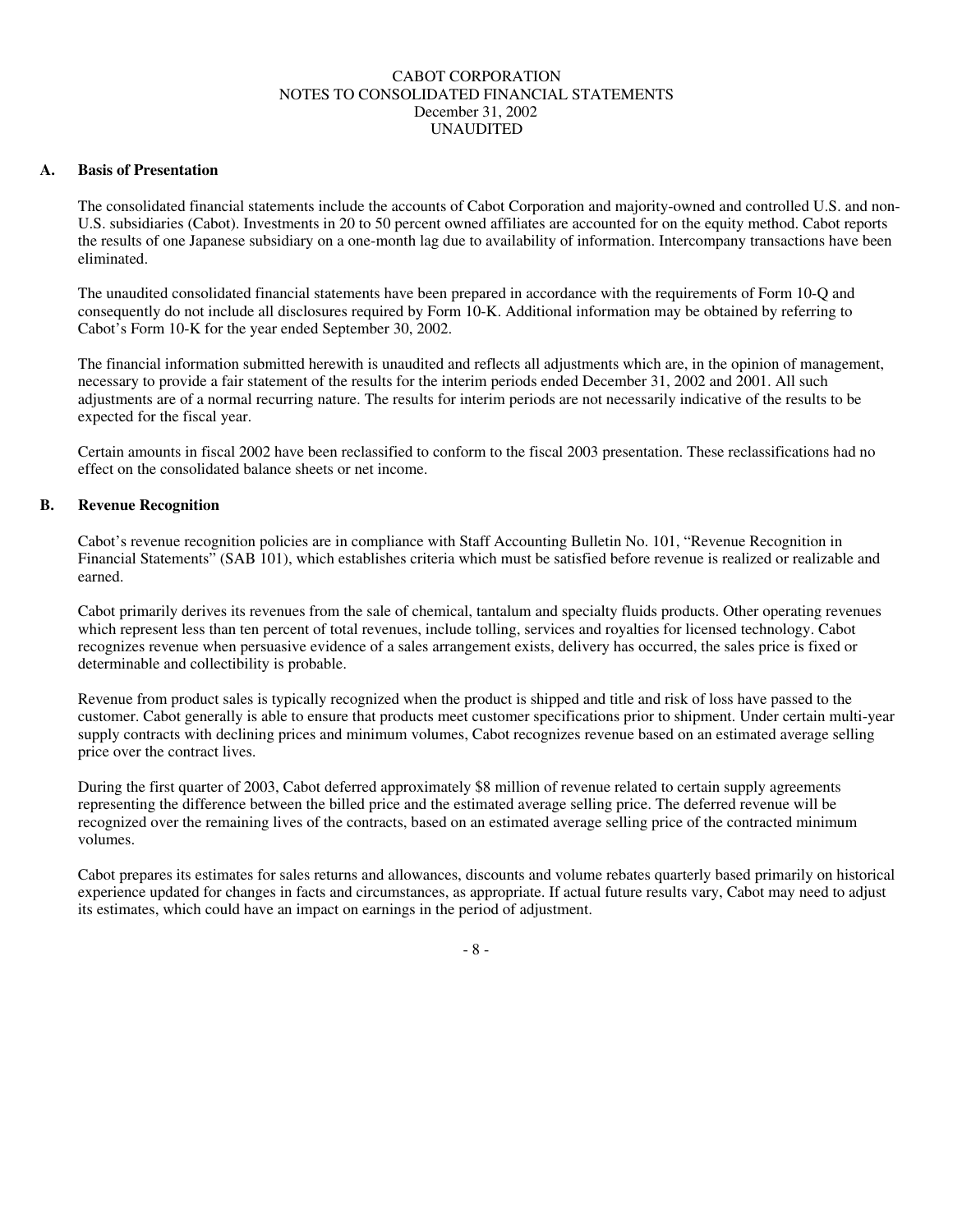#### **C. Goodwill and Other Intangible Assets**

 At December 31, 2002 and September 30, 2002, Cabot had goodwill balances of \$102 million and \$105 million, respectively. The carrying amount of goodwill attributable to each reportable operating segment with goodwill balances and the changes in those balances during the three months ended December 31, 2002 are as follows:

|                                         | <b>Chemical Supermetals</b> |                 |       |
|-----------------------------------------|-----------------------------|-----------------|-------|
| (in millions)                           | <b>Businesses</b>           | <b>Business</b> | Total |
| Balance at September 30, 2002           | \$22                        | 83              | \$105 |
| Goodwill acquired during period         |                             |                 |       |
| Foreign exchange translation adjustment |                             | (3)             | (3)   |
|                                         |                             |                 |       |
| Balance at December 31, 2002            | \$22                        | 80              | \$102 |
|                                         |                             |                 |       |

 Cabot does not have any indefinitely-lived intangible assets. Cabot had finite-lived intangible assets of \$8 million at December 31, 2002 and September 30, 2002. Intangible assets are amortized over their estimated useful lives, which range from five to fifteen years. Amortization expense is expected to be \$1 million in each of the next five years.

## **D. Asset Retirement Obligations**

 Cabot adopted Statement of Financial Accounting Standards (FAS) No. 143, "Accounting for Asset Retirement Obligations", on October 1, 2002. The objective of FAS No. 143 is to establish an accounting standard for the recognition and measurement of an asset retirement obligation for certain long-lived assets. FAS No. 143 requires the legal obligation associated with the retirement of a tangible long-lived asset to be recognized at fair value as a liability when incurred, and the cost to be capitalized by increasing the carrying amount of the related long-lived asset.

 Upon implementation, Cabot determined that certain legal obligations do exist. These obligations primarily relate to site restoration activities legally required upon the closing of certain facilities. However, Cabot determined that these facilities and the associated legal obligations have an indeterminate life. Accordingly, the fair value of the liability cannot be reasonably estimated and an asset retirement obligation has not been recognized. Cabot does not have any assets that are legally restricted for purposes of settling these asset retirement obligations.

## **E. Debt**

 At September 30, 2002, Cabot had balances of \$36 million and \$67 million related to bank notes and long-term debt, respectively, assumed during the February 2002 acquisition of Cabot Supermetals in Japan. During the month of September 2002, Cabot repaid approximately \$10 million of the bank notes. This repayment was not included in the consolidated fiscal 2002 results due to the one-month lag in reporting. In October 2002, Cabot entered into a 9.3 billion yen (\$75 million) term loan agreement to refinance the majority of the remaining debt assumed in the Cabot Supermetals acquisition. With the proceeds, Cabot repaid all of the bank notes and all but \$16 million of the long-term debt at Cabot Supermetals. The term loan agreement bears interest at yen-LIBOR (0.07% at December 31, 2002) plus 0.9% and matures in fiscal 2006. The

- 9 -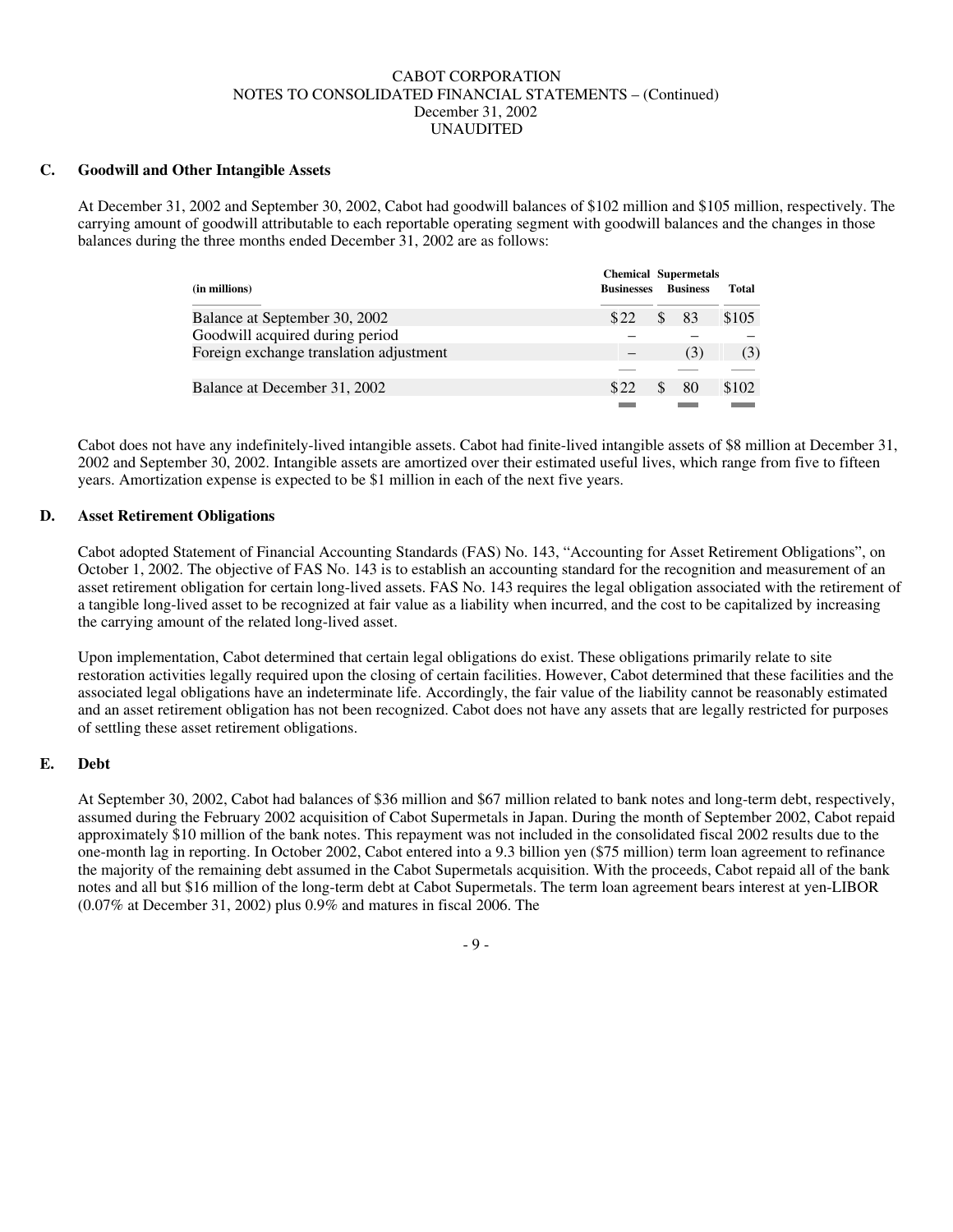term loan agreement contains specific covenants. The covenants include financial covenants for certain maximum indebtedness limitations and minimum cash flow requirements. As of December 31, 2002, Cabot was in compliance with all covenants under the agreement.

 In November 2000, a Cabot subsidiary borrowed 150 million EURO (\$157 million) under a three-year loan maturing in November 2003. On February 12, 2003, Cabot amended the original agreement to extend the maturity until November 2004. As such, the loan is classified as long-term debt on the December 31, 2002 consolidated balance sheet.

## **F. Guarantee Agreements**

 In November 2002, the Financial Accounting Standards Board (FASB) issued FASB Interpretation No. 45 (FIN 45), "Guarantor's Accounting and Disclosure Requirements for Guarantees, Including Indirect Guarantees of Indebtedness of Others," which elaborates on required disclosures by a guarantor in its financial statements about obligations under certain guarantees that it has issued and clarifies the need for a guarantor to recognize, at the inception of certain guarantees, a liability for the fair value of the obligation undertaken in issuing the guarantee. The provisions of FIN 45 relating to initial recognition and measurement of guarantor liabilities are effective for qualifying guarantees entered into or modified after December 31, 2002. The disclosure requirements of FIN 45, which are effective for the quarter ended December 31, 2002, are included in the following paragraph.

 Cabot has provided certain indemnities pursuant to which it may be required to make payments to an indemnified party in connection with certain transactions and agreements. With respect to certain acquisitions and divestitures, Cabot has provided routine indemnities, with respect to such matters as environmental, tax, product and employee liabilities. In addition, in connection with various other agreements, including service and supply agreements, Cabot may provide routine indemnities with respect to certain contingencies. Generally, a maximum obligation is not explicitly stated, thus the potential amount of future maximum payments cannot be reasonably estimated. The duration of the indemnities varies, and in many cases is indefinite. Cabot has not recorded any liability for these indemnities in the consolidated financial statements, except as otherwise disclosed.

## **G. Financial Instruments**

## *Interest Rates*

As part of the Cabot Supermetals acquisition, Cabot assumed interest rate swaps related to the variable rate debt. In October 2002, Cabot refinanced the underlying variable rate debt and the interest rate swaps were terminated.

 On October 29, 2002, Cabot entered into two interest rate swaps with an aggregate notional amount of 9.3 billion yen (\$75 million). The swaps are variable-for-fixed swaps of the quarterly interest payments on related debt and mature in fiscal 2008. The swaps are derivative instruments as defined by FAS No. 133, "Accounting for Derivative Instruments and Hedging Activities" and have been designated as cash flow hedges. Changes in the value of the effective portion of cash flow hedges are reported in other

- 10 -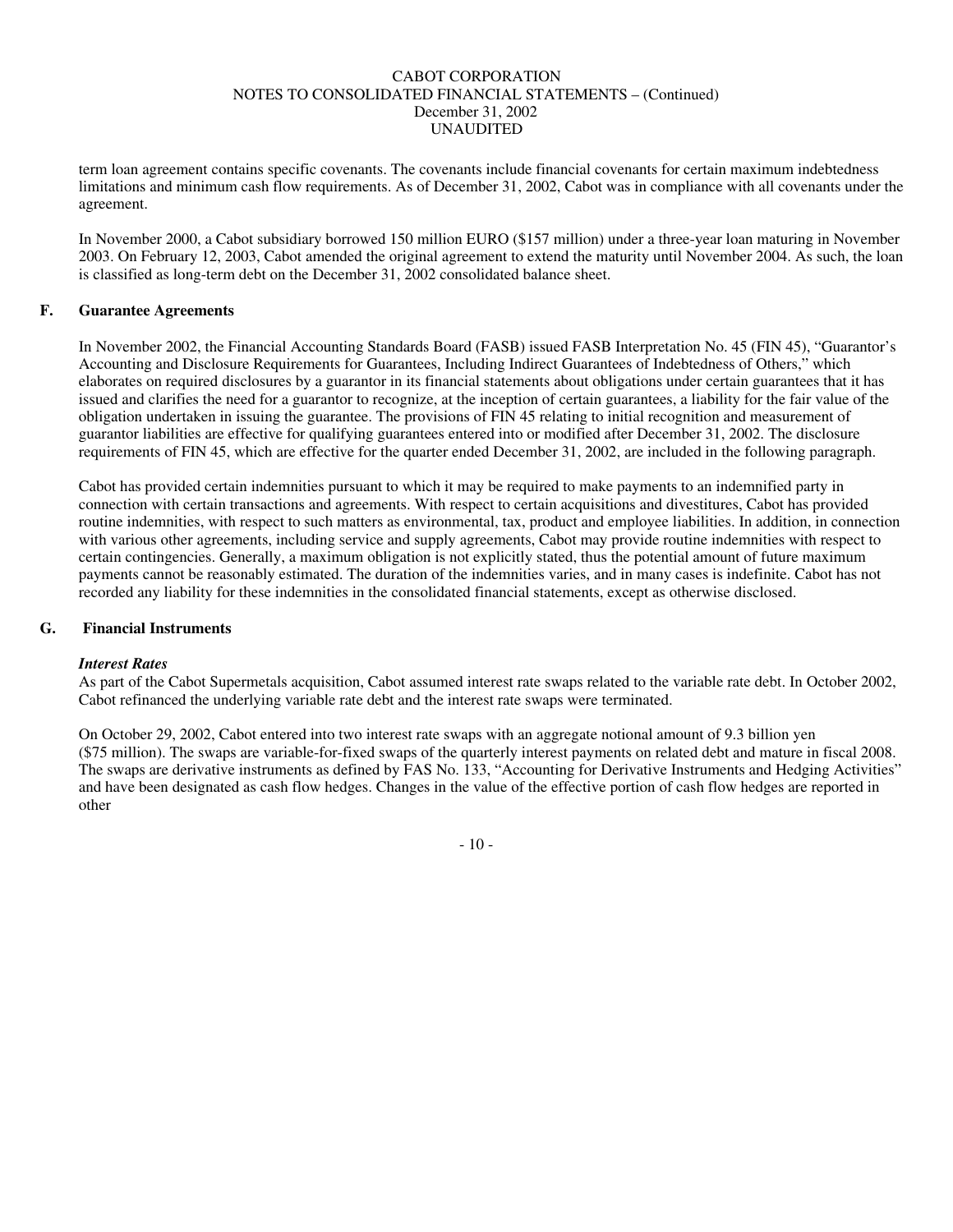comprehensive income, while the ineffective portion is reported in earnings. The change in fair value since inception has been nominal.

## *Foreign Currency*

During the first quarter of fiscal 2003, Cabot began using both yen based debt and cross currency swaps to hedge its net investment in Japanese subsidiaries against adverse movements in exchange rates. On October 24, 2002, Cabot entered into a 9.3 billion yen (\$75 million) three-year term loan agreement with a group of banks to refinance existing debt at Cabot Supermetals. On November 20, 2002, Cabot entered into two cross currency swaps for an aggregate amount of \$41 million. Upon maturity of the swaps, Cabot is entitled to receive \$41 million U.S. dollars and is obligated to pay 5 billion Japanese yen. Cabot is also entitled to receive semi-annual interest payments on \$41 million at 3 Month U.S. dollar LIBOR interest rates and is obligated to make semiannual interest payments on 5 billion yen at 3 Month Japanese yen LIBOR interest rates. Included in liabilities at December 31, 2002 is \$2 million related to the fair value of the cross currency swaps and \$3 million related to the cumulative translation differences in Cabot's yen denominated debt.

 The debt and cross currency swaps have been designated as hedges of Cabot's net investment in Japan and are accounted for under FAS No. 133. Effectiveness of these hedges is based on changes in the spot foreign exchange rates and the balance of Cabot's yen denominated net investments. The changes in value of the yen based debt and of the cross currency swaps, totaling \$5 million for the quarter ended December 31, 2002, have been recorded as a foreign currency translation loss in accumulated other comprehensive income (loss), offsetting foreign currency translation gains of Cabot's yen denominated net investments. Net losses recorded in earnings representing the amount of the hedges', ineffectiveness for the period were nominal.

## **H. Commitments and Contingencies**

 As of December 31, 2002 and September 30, 2002, approximately \$28 million and \$29 million, respectively, was reserved for environmental matters. Cabot has been named as a potentially responsible party under the Comprehensive Environmental Response, Compensation, and Liability Act of 1980 (the "Superfund law'') and comparable state statutes with respect to several sites. During the next several years, as remediation of various environmental sites is carried out, Cabot expects to spend a significant portion of its \$28 million environmental reserve for costs associated with such remediation. Cabot anticipates that the expenditures at these sites will be made over a number of years, and will not be concentrated in any one year. Adjustments are made to the reserve based on Cabot's continuing analysis of its share of costs likely to be incurred at each site. Inherent uncertainties exist in these estimates due to unknown conditions at the various sites, changing governmental regulations and legal standards regarding liability, and changing technologies for handling site investigation and remediation. No assurance can be given that the actual costs to investigate and remediate these sites will not exceed the accrued amounts in the environmental reserve. The sites are primarily associated with divested businesses. It is possible that Cabot may also incur future costs relating to sites that are not currently known to Cabot or as to which it is currently not possible to make an estimate. While it is always possible that an unusual event may occur with respect to a given site and have a material adverse effect on the results of operations in a particular period, in light of the environmental reserve, Cabot does not believe that the cost relating to these sites, in the aggregate, are likely to have a material adverse effect on Cabot's financial condition.

 Cabot has exposure in connection with a safety respiratory products business that a subsidiary acquired from American Optical Corporation ("AO") in an April 1990 asset transaction. As described below, Cabot disposed of that business in July 1995. In connection with its acquisition, the subsidiary agreed, in certain circumstances, to assume certain liabilities, including the costs of legal fees together with the amounts paid in settlement or judgment, arising out of the use of AO respiratory products during certain time periods. In exchange for the subsidiary's assumption of these liabilities, AO agreed to provide to the subsidiary the benefits of: (1) AO's insurance coverage for the pre-acquisition period, and (2) another entity's private indemnity of AO which holds it harmless from any liability allocable to AO respiratory products used prior to May, 1982. Generally, these respirator liabilities involve claims for personal injury, including asbestosis and silicosis, allegedly resulting from the use of AO respirators that were negligently designed or labeled.

 Neither Cabot, nor its past or present subsidiaries, at any time manufactured asbestos or asbestos-containing materials or products. Moreover, not every person with exposure to asbestos giving rise to an asbestos claim used a form of respiratory protection. At no time did AO's respiratory product line represent a significant portion of the overall respiratory product market. In addition, other parties, including AO, AO's insurers, and another private indemnitor and its insurers (collectively, the "Payor Group"), incur significant portions of the costs of these liabilities, leaving Cabot with only a portion of the liability in some of the pending cases.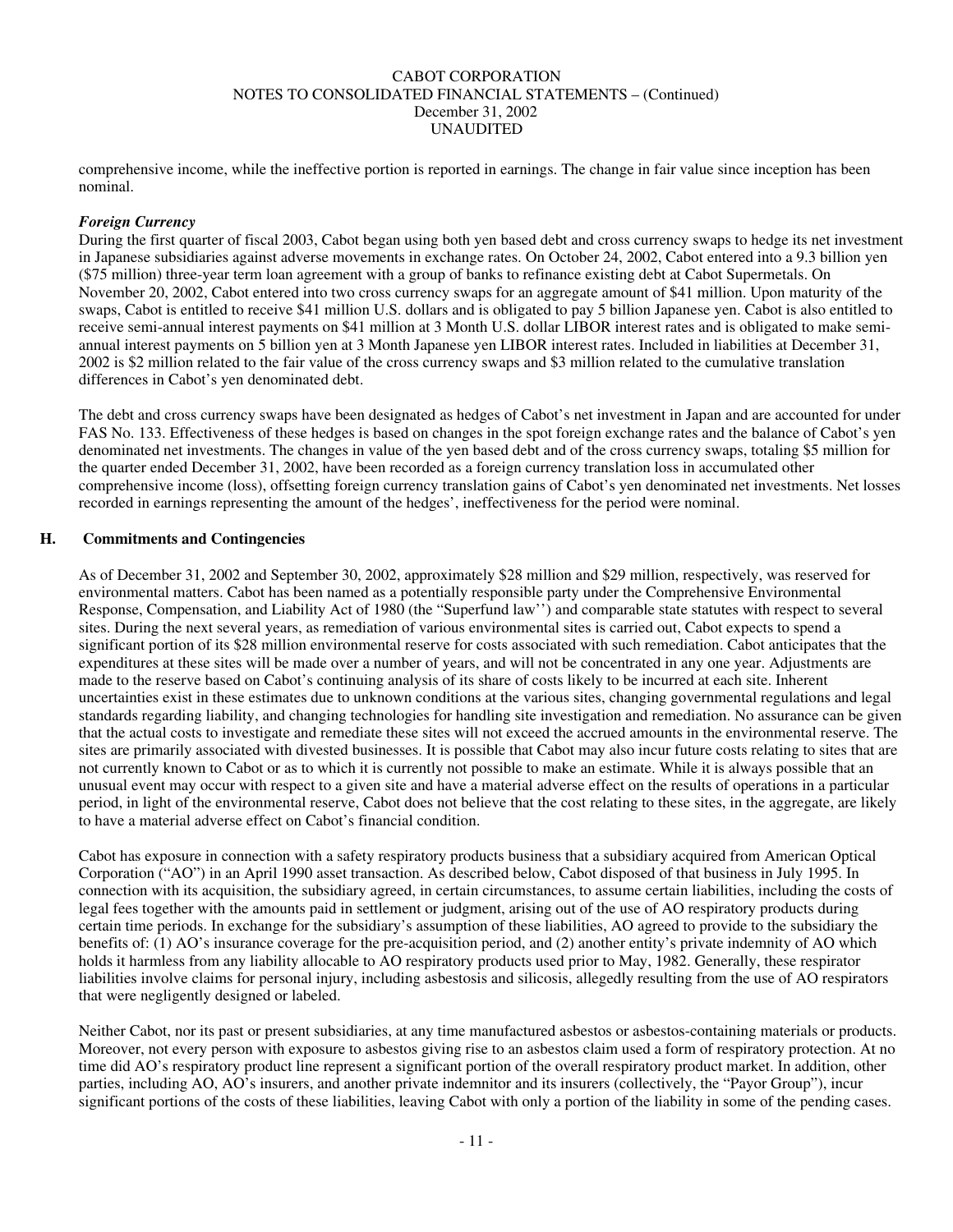Cabot disposed of the business in July 1995 by transferring it to a newly-formed entity called Aearo Corporation ("Aearo"). Cabot has an approximately 41% equity interest in Aearo. Cabot agreed to have its subsidiary retain liabilities allocable to respirators used prior to the 1995 transaction so long as Aearo pays Cabot an annual fee of \$400,000. Aearo can discontinue payment of this fee at any time, in which case it will assume the liability for, and indemnify Cabot against, the liabilities allocable to respirators manufactured and used prior to the 1995 transaction. Cabot has no liability in connection with any products manufactured by Aearo after 1995. Between July 1995 and September 30, 2001, Cabot's total costs and payments in connection with these respirator liabilities did not exceed the total amounts Cabot received from Aearo. Since 1990, for those claims in connection with which Cabot has contributed toward the costs of defense and settlement, Cabot has contributed roughly \$320 per claim, or approximately 10% of the total costs per claim paid by the Payor Group.

 As of January 1, 2002, there were approximately 28,000 claimants in pending cases asserting claims against AO in connection with respiratory products. As of December 31, 2002, there were approximately 50,000 such claimants, excluding the Mississippi claimants discussed below. In the past, Cabot has contributed to the costs of a significant percentage, but not all, pending claims, depending on several factors, including the period of alleged product use.

 During the third quarter of fiscal year 2002, Cabot agreed to pay up to \$2 million as its contribution toward a settlement involving up to 13,000 claimants in Mississippi. As a result of the Mississippi settlement and the number of new claims that were filed during the first half of calendar year 2002, Cabot recorded a charge of \$5 million during the third quarter of fiscal 2002, resulting in a total reserve for respirator matters of \$6 million as of September 30, 2002. In estimating its liability at that time, Cabot made the following assumptions: (i) that costs to Cabot would continue at Cabot's historical contribution rate of \$320 per claimant; (ii) that Cabot would continue to contribute to only slightly more than half of the total pending claims; and (iii) that a significant number of the pending claims were included in the Mississippi settlement. This amount represented Cabot's best estimate at that time of the liability it would incur in connection with pending respirator claims.

 Cabot, at the time it agreed to contribute to the Mississippi settlement, expected to pay its \$2 million contribution over a period of approximately eighteen months. Due to complications in the funding mechanism of the overall settlement of these Mississippi claims, a shortfall of \$5.5 million in the initial amount to be paid to the plaintiff group resulted. In December 2002, Cabot agreed to fund this shortfall in exchange for an undertaking from representatives of the Payor Group to exercise their best efforts to seek a global settlement with the Payor Group. While Cabot's ability to negotiate an acceptable global settlement and its specific terms are uncertain at this time, the global settlement being discussed would provide that as long as the Payor Group continues to pay all costs and liabilities in connection with the respirator litigation, Cabot's liability under a global settlement would be limited to a specified annual amount and would no longer be based on the historical allocation arrangements.

 If a global settlement is not reached, disagreements among members of the Payor Group will make it unlikely that the allocation assumptions previously used by Cabot to determine the amount of the reserve will continue to apply. In addition, because this is a very unpredictable area, Cabot continues to be unable to estimate the number of future claims or the range of liability that may be incurred as a result of such claims on any reasonable basis. For these reasons, Cabot is currently unable to reasonably estimate a range of possible loss for pending and future respirator claims. As a result, Cabot has not recorded an additional reserve for these claims at this time. Although Cabot's liability associated with these pending and future claims, or Cabot's success in reaching a global settlement, could have a material effect on earnings in a particular quarter or fiscal year, Cabot continues to believe that its respirator exposure will not have a material adverse effect on Cabot's financial position or liquidity.

 Cabot has various other lawsuits, claims and contingent liabilities arising in the ordinary course of its business, including a number of claims asserting premises liability for asbestos exposure. In the opinion of the Company, although final disposition of all of its suits and claims may impact Cabot's financial statements in a particular period, they should not, in the aggregate, have a material adverse effect on Cabot's financial position.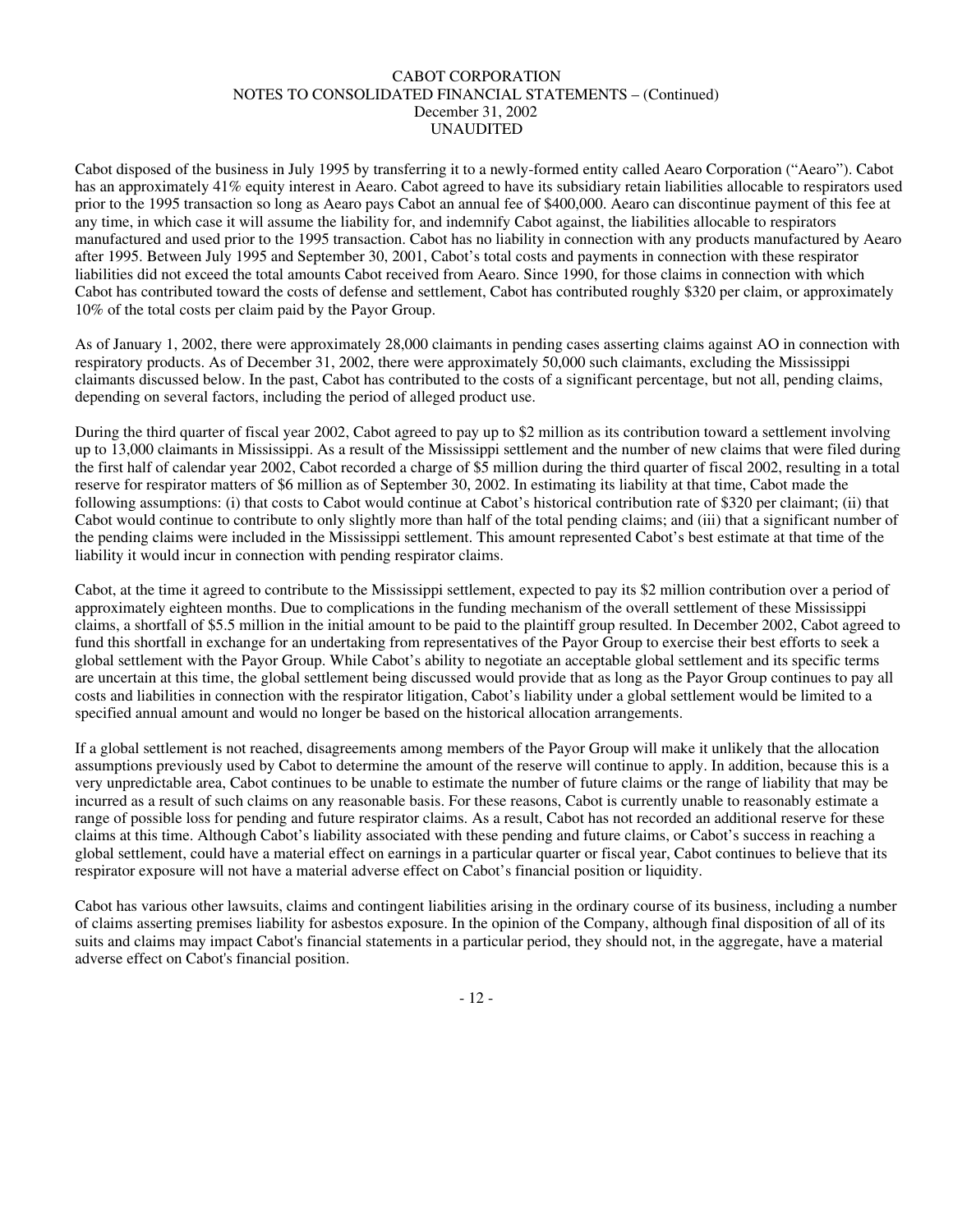#### **I. Stock-Based Compensation**

 Cabot has equity compensation plans under which stock options and restricted stock awards are granted to employees. The plans are described more fully in Note L of Cabot's Form 10-K for the year ended September 30, 2002. Cabot accounts for these plans under the recognition and measurement principles of APB Opinion No. 25, "Accounting for Stock Issued to Employees", and related interpretations. Cabot recorded compensation expenses of \$7 million and \$5 million for the three month periods ending December 31, 2002 and 2001, respectively, primarily related to restricted stock awards. For stock options, no material compensation cost is reflected in net income, as options are generally granted having an exercise price equal to the market value of the underlying common stock on the date of grant. The following table illustrates the effect on net income and earnings per share if Cabot had applied the fair value recognition provisions of FAS No. 123, "Accounting for Stock-Based Compensation," to stockbased employee compensation.

|                                                                                                      | <b>Three Months Ended</b><br>December 31, |            |  |  |
|------------------------------------------------------------------------------------------------------|-------------------------------------------|------------|--|--|
| (in millions, except per share amounts)                                                              | 2002                                      | 2001       |  |  |
| Net income, as reported                                                                              | \$33                                      | 38         |  |  |
| Less: Stock-based compensation using fair value method for all<br>awards, net of related tax effects |                                           |            |  |  |
| Pro forma net income                                                                                 | \$33                                      | -38<br>\$. |  |  |
| Net income per common share:                                                                         |                                           |            |  |  |
| Basic, as reported                                                                                   | \$0.56                                    | \$0.63     |  |  |
| Basic, pro forma                                                                                     | \$0.55                                    | \$0.62     |  |  |
| Diluted, as reported                                                                                 | \$0.48                                    | \$0.53     |  |  |
| Diluted, pro forma                                                                                   | \$0.47                                    | \$0.53     |  |  |

- 13 -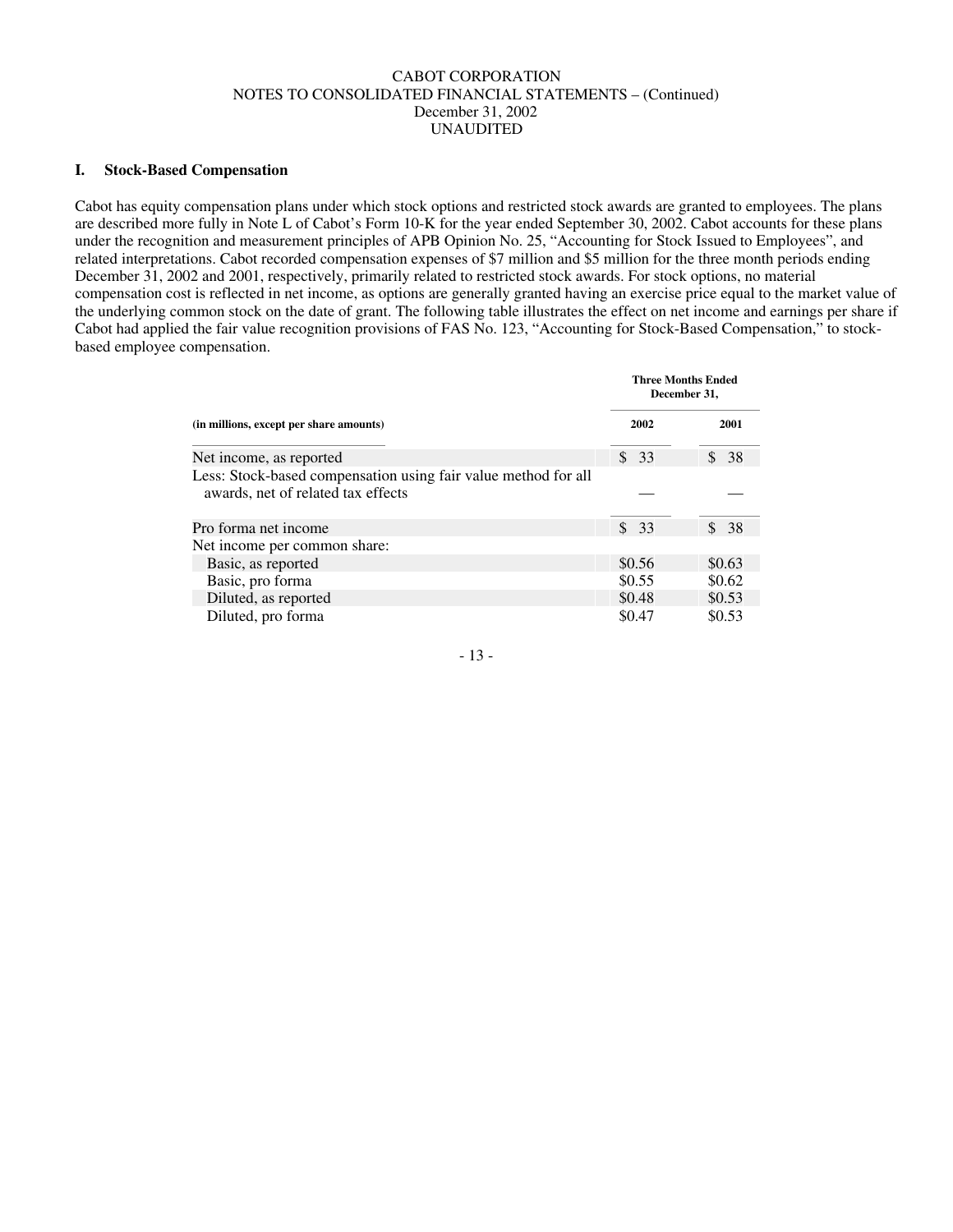## **J. Stockholder's Equity**

The following table summarizes the changes in shares of stock for the three months ended December 31, 2002:

| <b>Preferred Stock</b> (in thousands)          |     |
|------------------------------------------------|-----|
| Balance at September 30, 2002                  | 73  |
| Balance at December 31, 2002                   | 73  |
| <b>Preferred Treasury Stock</b> (in thousands) |     |
| Balance at September 30, 2002                  | 17  |
| Balance at December 31, 2002                   | 17  |
| <b>Common Stock</b> (in millions)              |     |
| Balance at September 30, 2002                  | 62  |
| Balance at December 31, 2002                   | 62  |
| <b>Common Treasury Stock</b> (in thousands)    |     |
| Balance at September 30, 2002                  | 166 |
| Balance at December 31, 2002                   | 166 |
|                                                |     |

- 14 -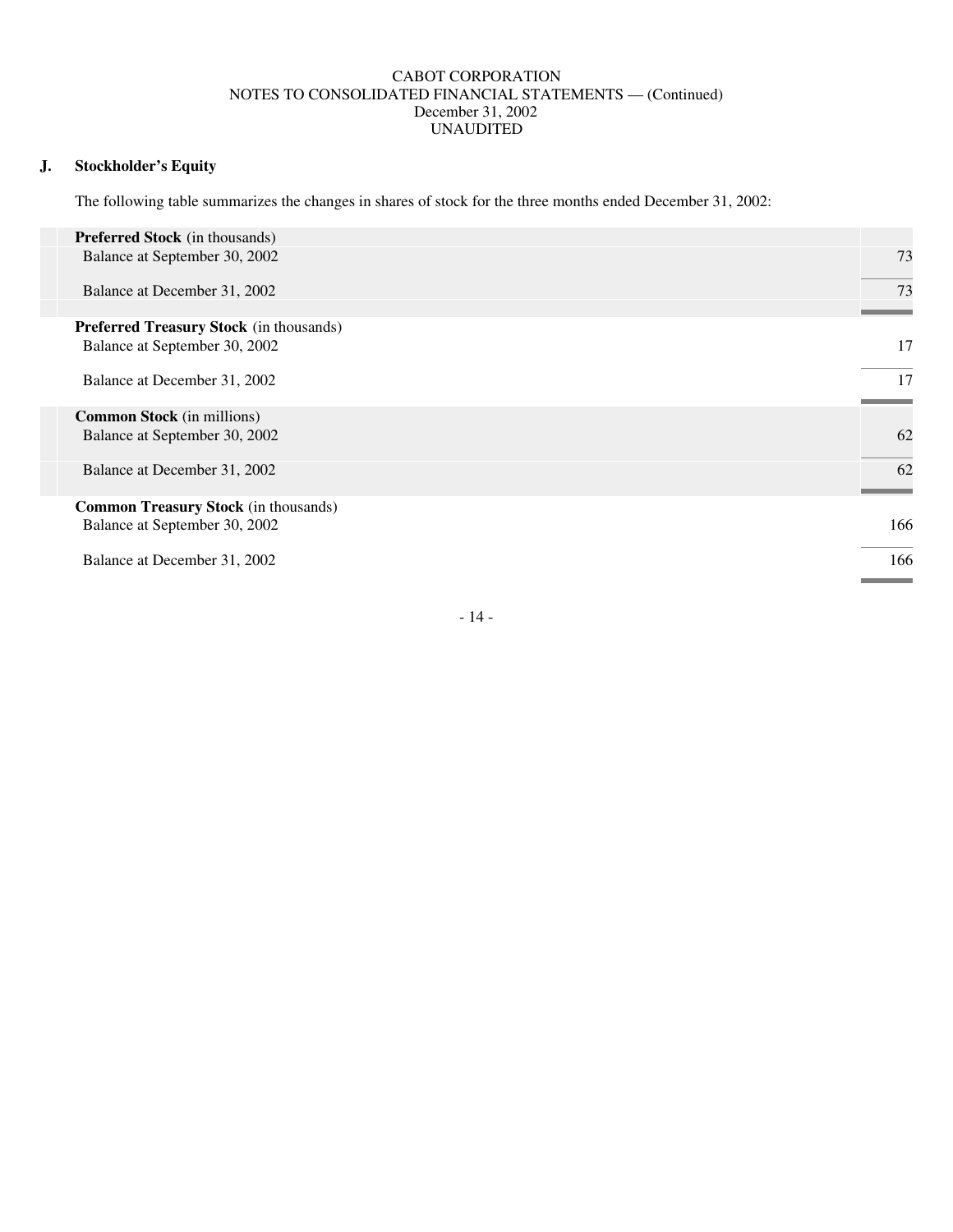## (In millions)

## UNAUDITED

## **K. Comprehensive Income**

The pre-tax, tax, and after-tax effects of the components of other comprehensive income (loss) for the three months ended December 31 are shown below:

|                                                                         | Pre-tax   | Tax   | After-tax         |
|-------------------------------------------------------------------------|-----------|-------|-------------------|
| 2002                                                                    |           |       |                   |
| Foreign currency translation adjustments                                | \$<br>- 9 |       | \$9               |
| Unrealized holding loss arising during period on marketable equity      |           |       |                   |
| securities                                                              | (15)      | 6     | (9)               |
| Unrealized holding loss arising during period on derivative instruments | (1)       |       | (1)               |
|                                                                         |           |       |                   |
| Other comprehensive income (loss)                                       | \$ (7)    | \$6   | \$(1)             |
|                                                                         |           |       |                   |
|                                                                         | Pre-tax   | Tax   | After-tax         |
| 2001                                                                    |           |       |                   |
|                                                                         |           |       |                   |
| Foreign currency translation adjustments                                | $\$(1)$   |       | $\mathfrak{S}(1)$ |
| Unrealized holding gain arising during period on marketable equity      |           |       |                   |
| securities                                                              | 6         | (2)   | $\overline{4}$    |
|                                                                         |           |       |                   |
| Other comprehensive income (loss)                                       | \$5       | \$(2) | \$3               |

 During the first fiscal quarter of 2003, the fair market value of Cabot's \$32 million cost investment in Sons of Gwalia, an Australian mining company, decreased approximately \$16 million, including a \$2 million currency translation loss. At this time the decline in fair market value appears to be temporary. However, Cabot will continue to assess the recoverability of its investment in Sons of Gwalia during upcoming periods. If circumstances change so that Cabot determines that the decline in fair market value is other than temporary, the accumulated loss would be reclassified from other comprehensive loss to current period earnings.

The balance of related after-tax components comprising accumulated other comprehensive loss as of December 31, 2002 and September 30, 2002 is summarized below:

|                                                         | December 31.<br>2002 | September 30,<br>2002 |
|---------------------------------------------------------|----------------------|-----------------------|
| Foreign currency translation adjustments                | \$(111)              | \$(120)               |
| Unrealized holding loss on marketable equity securities | (9)                  |                       |
| Unrealized holding loss on derivative instruments       | (1)                  |                       |
| Minimum pension liability adjustment                    | (7)                  |                       |
|                                                         |                      |                       |
| Accumulated other comprehensive loss                    | \$(128)              | \$(127)               |
|                                                         |                      |                       |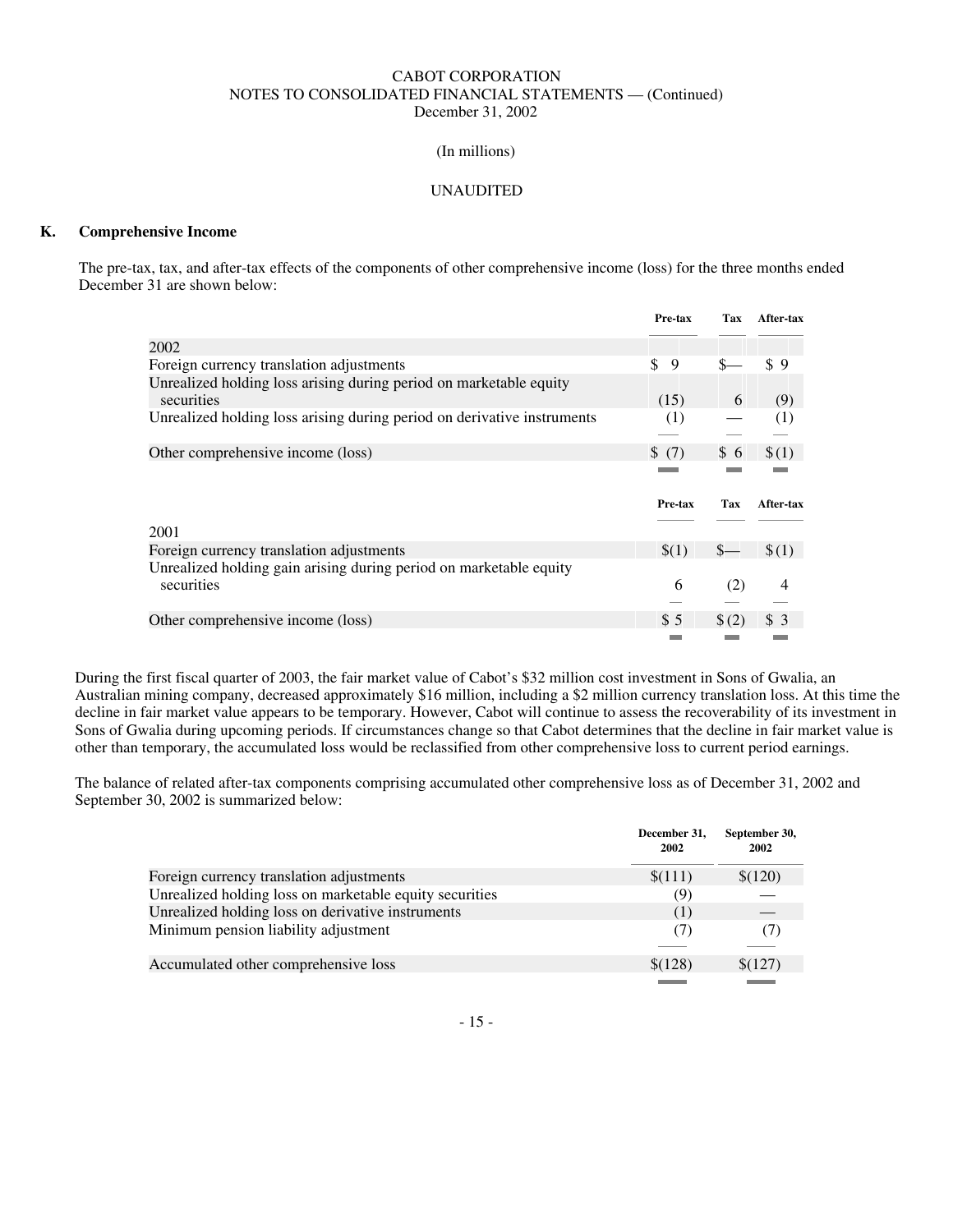(In millions, except per share amounts)

## UNAUDITED

## **L. Earnings Per Share**

Basic and diluted earnings per share ("EPS") were calculated for the three months ended December 31 as follows:

| <b>Basic EPS</b><br>32<br>Income available to common shares (numerator)<br>\$<br>Weighted-average common shares outstanding<br>62 | 37<br>62<br>(3)<br>59 |
|-----------------------------------------------------------------------------------------------------------------------------------|-----------------------|
|                                                                                                                                   |                       |
|                                                                                                                                   |                       |
| Less: Contingently issuable shares $(1)$<br>(3)                                                                                   |                       |
| Adjusted weighted-average shares (denominator)<br>59                                                                              |                       |
| \$0.56<br><b>Basic EPS</b>                                                                                                        | \$0.63                |
| <b>Diluted EPS</b>                                                                                                                |                       |
| \$<br>32<br>Income available to common shares                                                                                     | \$.<br>37             |
| Dividends on preferred stock                                                                                                      |                       |
| Less: Income effect of assumed conversion of preferred stock                                                                      |                       |
| Income available to common shares plus assumed conversions (numerator)<br>\$33                                                    | 38                    |
| 62<br>Weighted-average common shares outstanding<br>Effect of dilutive securities:                                                | 62                    |
| 8<br>Conversion of preferred stock                                                                                                | 9                     |
| Conversion of incentive stock options                                                                                             |                       |
| 70<br>Adjusted weighted-average shares (denominator)                                                                              | 72                    |
| <b>Diluted EPS</b><br>\$0.48                                                                                                      | \$0.53                |

(1) Represents restricted stock issued under Cabot Equity Incentive Plans.

- 16 -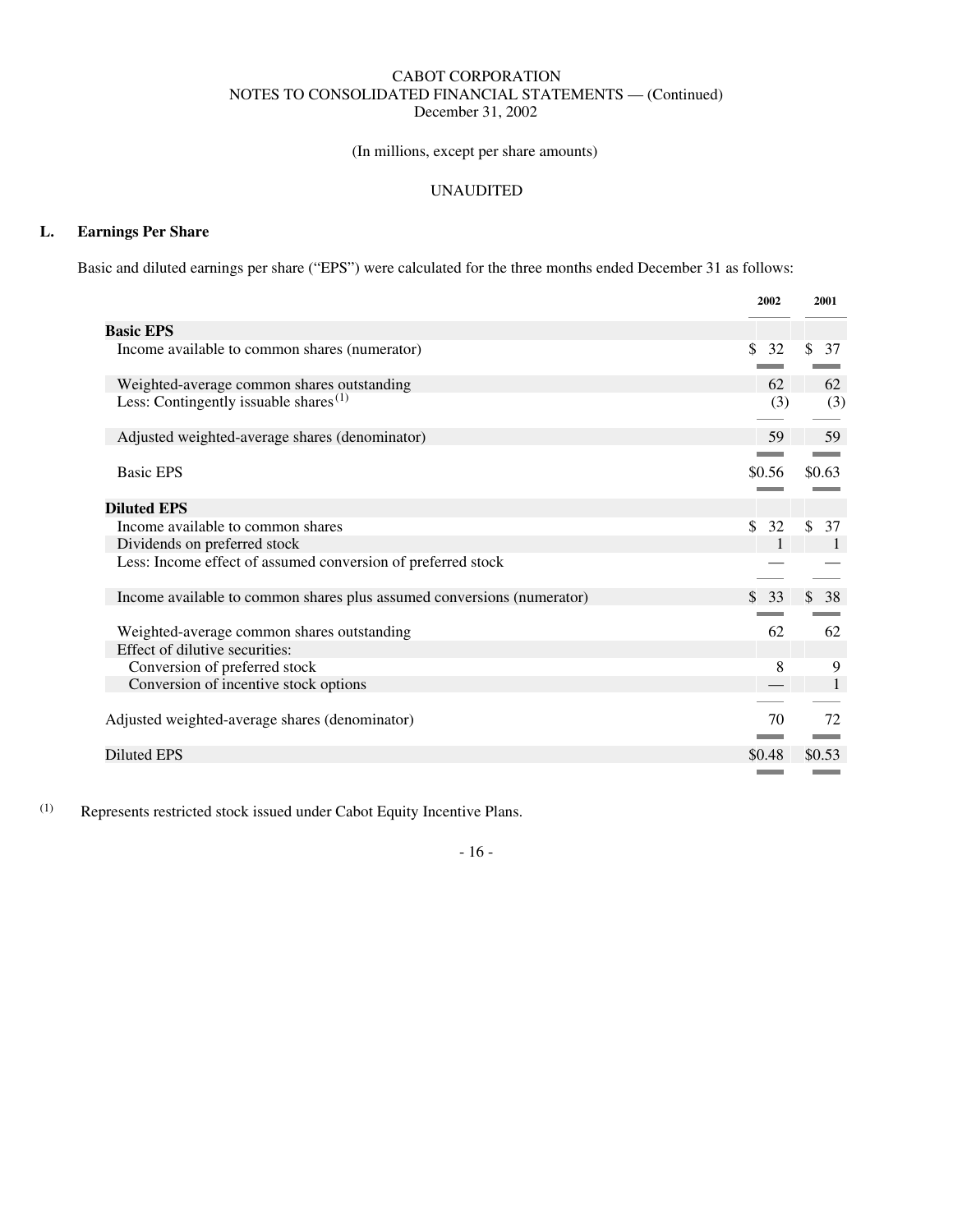#### (In millions)

#### UNAUDITED

## **M. Financial Information by Segment**

The framework for segment reporting is intended to give analysts and other financial statement users a view of Cabot "through the eyes of management". It designates Cabot's internal management reporting structure as the basis for determining Cabot's reportable segments, as well as the basis for determining the information to be disclosed for those segments. The following table provides financial information by segment for the three months ended December 31:

| 2002                                               | <b>Chemical</b><br><b>Businesses</b> | <b>Supermetals</b><br><b>Business</b> | <b>Specialty</b><br><b>Fluids</b> | <b>Segment</b><br><b>Total</b> | <b>Unallocated</b><br>and Other | Consolidated<br>Total |
|----------------------------------------------------|--------------------------------------|---------------------------------------|-----------------------------------|--------------------------------|---------------------------------|-----------------------|
| Net sales and other operating revenues $(1)(2)(3)$ | \$307                                | \$96                                  | $\frac{1}{2}$                     | \$406                          | $\frac{1}{2}$                   | \$408                 |
| Profit (loss) before taxes $(3)(4)$                | \$ 24                                | \$32                                  | \$(1)                             | \$55                           | \$(10)                          | \$45                  |
| 2001                                               |                                      |                                       |                                   |                                |                                 |                       |
| Net sales and other operating revenues $(1)(2)(3)$ | \$285                                | \$82                                  | \$9                               | \$376                          | $\sim$ 1                        | \$377                 |
| Profit (loss) before taxes $(3)(4)$                | \$27                                 | \$ 31                                 | $\frac{1}{2}$                     | \$59                           | \$ (7)                          | \$52                  |

Unallocated and other net sales and other operating

Unallocated and Other profit (loss) before taxes includes

| revenues includes the following:    |               |       | the following:                                      |        |         |
|-------------------------------------|---------------|-------|-----------------------------------------------------|--------|---------|
|                                     | 2002          | 2001  |                                                     | 2002   | 2001    |
| Equity affiliate sales              | \$(8)         | \$(7) | Interest expense                                    | \$(7)  | $\$(8)$ |
| Royalties paid by equity affiliates |               |       | General unallocated income (expense) <sup>(5)</sup> | (2)    | 3       |
| Interoperating segment revenues     | (1)           | (2)   | Equity in net income of affiliated<br>companies     | (1)    | (2)     |
|                                     |               |       |                                                     |        |         |
| Shipping and handling fees          | 10            | 9     | Total                                               | \$(10) | \$(7)   |
|                                     |               |       |                                                     |        |         |
| Total                               | $\frac{1}{2}$ |       |                                                     |        |         |

(1) Segment sales for certain operating segments include 100% of sales for one equity affiliate and transfers of materials at cost and at market-based prices.

(2) Unallocated and other reflects an adjustment for sales for one equity affiliate, interoperating segment revenues, offset by royalties paid by equity affiliates and external shipping and handling fees.

- (3) The Supermetals business first quarter of fiscal 2003 results include 100% of Cabot Supermetals, KK. In the first quarter of fiscal 2002, Cabot Supermetals, KK was accounted for as a 50% owned equity affiliate.
- (4) Segment profit is a measure used by Cabot's operating decision-makers to measure consolidated operating results and assess segment performance. It includes equity in net income of affiliated companies, royalties paid by equity affiliates, minority interest, and corporate governance costs, and excludes special items, interest expense, foreign currency transaction gains (losses), interest income, and dividend income.
- (5) General unallocated income (expense) includes foreign currency transaction gains (losses), interest income and dividend income.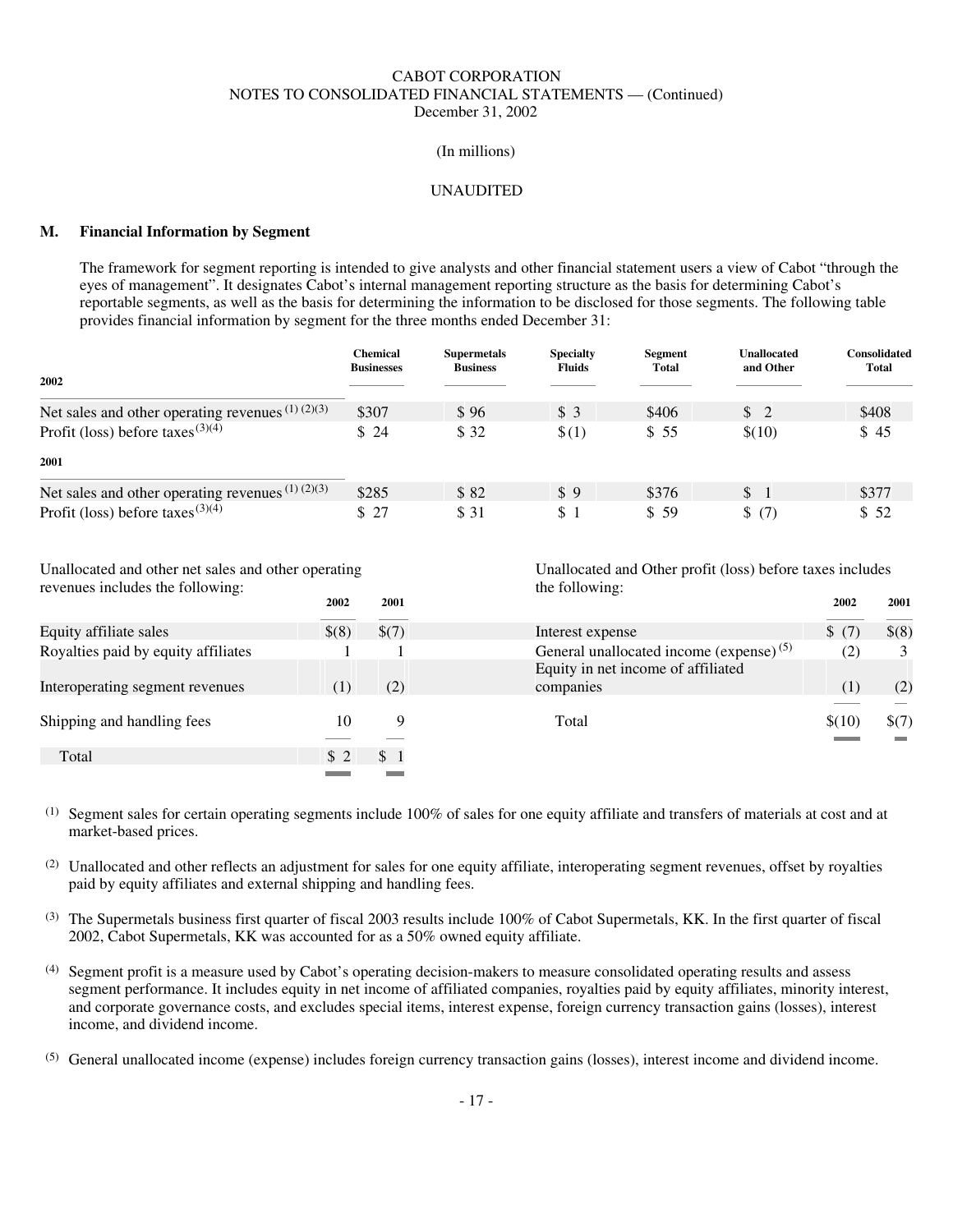#### **N. Recent Accounting Developments**

 In July 2002, the Financial Accounting Standards Board (FASB) issued FAS No. 146, "Accounting for Costs Associated with Exit or Disposal Activities", which nullifies Emerging Issues Task Force (EITF) Issue No. 94-3, "Liability Recognition for Certain Employee Termination Benefits and Other Costs to Exit an Activity (including Certain Costs Incurred in a Restructuring)." FAS No. 146 requires a liability for a cost associated with an exit or disposal activity to be recognized and measured initially at its fair value in the period in which the liability is incurred. If fair value cannot be reasonably estimated, the liability shall be recognized initially in the period in which fair value can be reasonably estimated. In periods subsequent to the initial measurement, changes to the liability resulting from revisions to either the timing or the amount of estimated cash flows must be recognized as adjustments to the liability in the period of the change. The provisions of FAS No. 146 are effective for Cabot prospectively for exit or disposal activities initiated after December 31, 2002. Cabot adopted FAS No. 146 on December 31, 2002 and will account for costs for exit or disposal activities in accordance with this standard.

 In December 2002, the FASB issued FAS No. 148, "Accounting for Stock-Based Compensation-Transition and Disclosure", which amends FAS No. 123, "Accounting for Stock-Based Compensation." FAS No. 148 provides alternative methods of transition for a voluntary change to the fair value based method of accounting for stock-based employee compensation. FAS No. 148 also requires more prominent and more frequent disclosure in the financial statements about the effects of stock-based compensation. The disclosure provisions of FAS No. 148 were adopted by Cabot as of December 31, 2002 and are included in Note I. Other provisions of this statement are effective for the September 30, 2003 fiscal year-end. Cabot is in the process of assessing the impact of FAS No. 148 on its fiscal 2003 consolidated financial statements.

- 18 -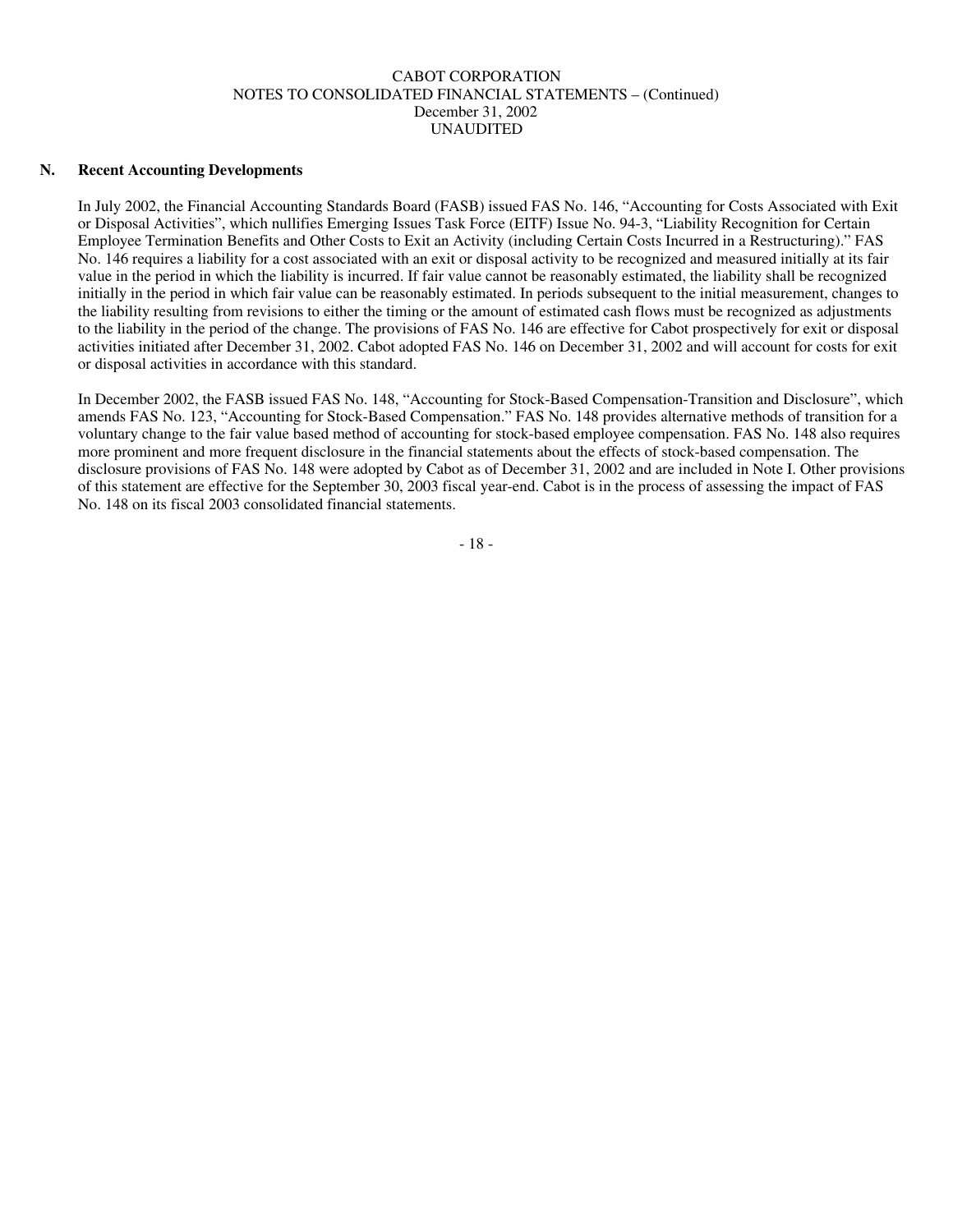## **Item 2. Management's Discussion and Analysis of Financial Condition and Results of Operations**

## **I. Critical Accounting Policies**

The preparation of the Company's financial statements requires management to make estimates and judgments that affect the reported amounts of assets, liabilities, revenues, and expenses, and related disclosure of contingent assets and liabilities. Critical accounting policies are those that are central to the presentation of the Company's financial condition and results of operations and that require management to make estimates about matters that are highly uncertain. On an on going basis, the Company evaluates its policies and estimates. The Company bases its estimates on historical experience, current conditions and on various other assumptions that are believed to be reasonable under the circumstances, the results of which form the basis for making judgments about the carrying values of assets and liabilities that are not readily apparent from other sources. Actual results may differ from these estimates under different assumptions or conditions.

## *Revenue Recognition and Accounts Receivable*

The Company primarily derives its revenue from the sale of chemical, tantalum and specialty fluids products. Other operating revenues include tolling, services and royalties received for licensed technology. The Company's revenue recognition policies are in compliance with Staff Accounting Bulletin No. 101, "Revenue Recognition in Financial Statements" ("SAB 101"), which establishes the criteria that must be satisfied before revenue is realized or realizable and earned.

Revenue from product sales is typically recognized when the product is shipped and title and risk of loss have passed to the customer. The Company generally is able to ensure that products meet customer specification prior to shipment. Under certain multi-year supply contracts with declining prices and minimum volumes, Cabot recognizes revenue based on an estimated average selling price over the contract lives.

The Company prepares its estimates for sales returns and allowances, discounts, and rebates quarterly based primarily on historical experience updated for changes in facts and circumstances, as appropriate. If actual future results vary, the Company may need to adjust its estimates, which could have an impact on earnings in the period of adjustment.

The Company maintains allowances for doubtful accounts for estimated losses resulting from the potential inability of its customers to make required payments. If the financial conditions of the Company's customers were to deteriorate, resulting in an impairment of their ability to make payments, additional allowances might be required, which could affect future earnings. As of December 31, 2002, the allowance for doubtful accounts was \$4 million.

#### *Inventory Valuation*

The cost of most raw materials, work in process, and finished goods inventories in the U.S. is determined by the last-in, first-out ("LIFO") method. Had the Company used the first-in, first-out ("FIFO") method instead of the LIFO method for such inventories the value of those inventories would have been \$84 million higher as of December 31, 2002. The cost of other U.S. and all non-U.S. inventories is determined using the average cost method or the FIFO method.

In cases where the market value of inventories is below cost, the inventory is stated at market value. The Company writes down its inventories for estimated obsolescence or unmarketable inventory by an amount equal to the difference between the cost of inventory and the estimated market value based upon assumptions about future demand and market conditions. Such write-downs have not historically been significant. If actual market conditions are less favorable than those projected by management, additional inventory write-downs may be required.

- 19 -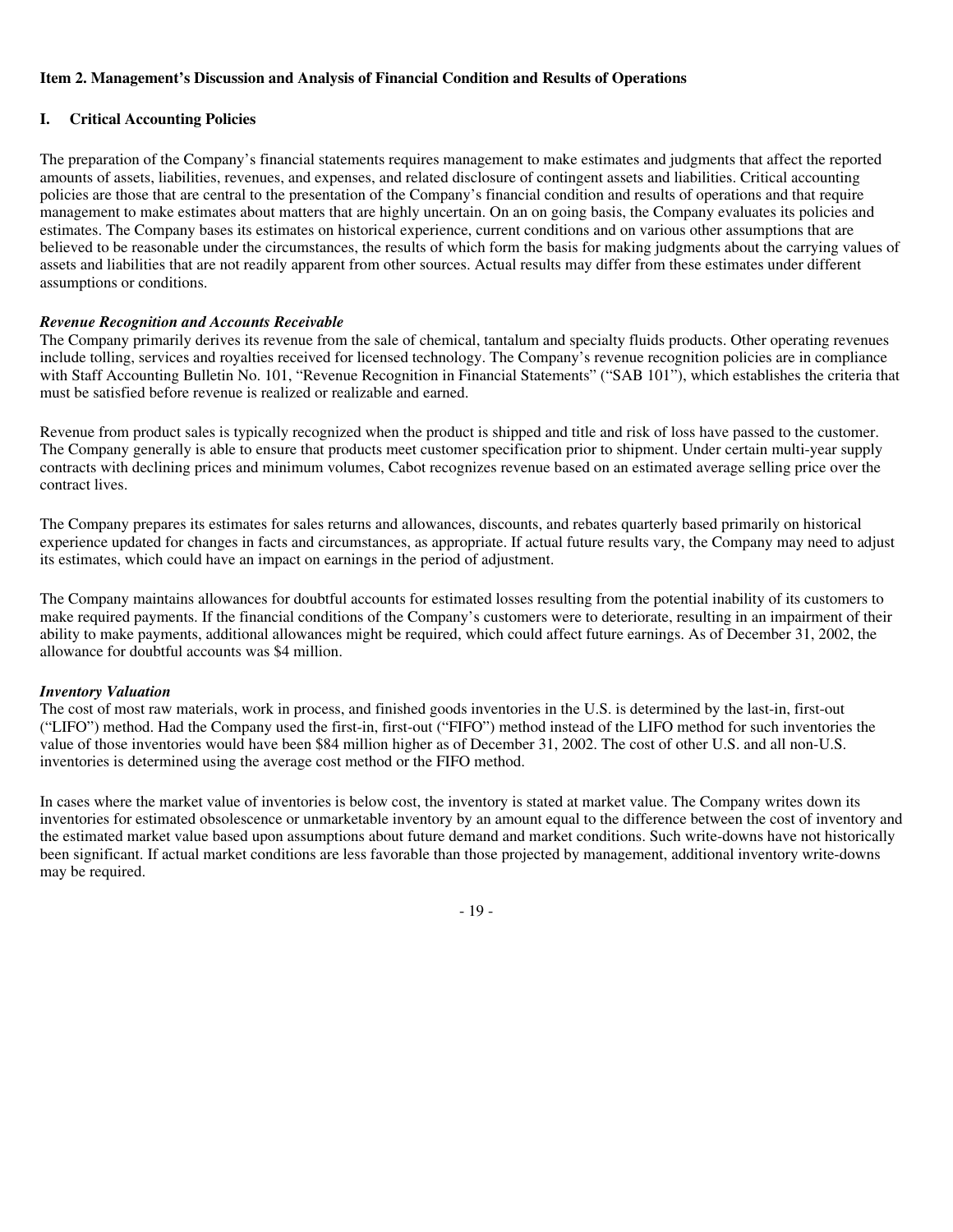## *Valuation of Long-Lived Assets*

The Company's long-lived assets include property, plant, equipment, long-term investments, goodwill and other intangible assets. The Company reviews the carrying values of long-lived assets for impairment whenever events or changes in business circumstances indicate that the carrying amount of an asset may not be recoverable. An impairment loss is recognized when the fair value of the asset is less than the carrying value of the asset. The fair value of long-lived assets, other than goodwill, is based on undiscounted estimated cash flows at the lowest level determinable. The Company's estimates reflect management's assumptions about selling prices, production and sales volume, costs, and market conditions over an estimate of the remaining operating period. If an impairment is indicated, the asset is written down to the estimated fair value.

The Company performs an annual impairment test for goodwill in accordance with Statement of Financial Accounting Standard (FAS) No. 142. The fair value of the assets including goodwill balances is based on discounted estimated cash flows. The assumptions used to estimate fair value include management's best estimates of future growth rates, capital expenditures, discount rates, and market conditions over an estimate of the remaining operating period. If an impairment exists, a loss to write down the value of goodwill is recorded.

## *Environmental Costs*

The Company accrues environmental costs when it is probable that the Company has incurred a liability and the amount can be reasonably estimated. When a single liability amount cannot be reasonably estimated, but a range can be reasonably estimated, the Company accrues the amount that reflects its best estimate within that range or the low end of the range if no estimate within the range is better. The amount accrued reflects the Company's assumptions about remediation requirements at the contaminated site, the nature of the remedy, the outcome of discussions with regulatory agencies and other potentially responsible parties at multi-party sites, and the number and financial viability of other potentially responsible parties. The availability of new information, changes in the estimates on which the accruals are based, unanticipated government enforcement action, or changes in applicable government laws and regulations could result in higher or lower costs. The Company does not reduce its estimated liability for possible recoveries from insurance carriers. Proceeds from insurance carriers are recorded when realized by the receipt of cash or a contractual agreement. As of December 31, 2002, the Company had \$28 million reserved for environmental matters.

## *Pensions and Other Postretirement Benefits*

The Company maintains both defined benefit and defined contribution plans for its employees. In addition, the Company provides certain health care and life insurance benefits for retired employees. The costs and obligations related to these benefits reflect the Company's assumptions related to general economic conditions, including interest rates, expected return on plan assets, and the rate of compensation increases for employees. Projected health care benefits reflect the Company's assumptions about health care cost trends. The cost of providing plan benefits also depends on demographic assumptions including retirements, mortality, turnover, and plan participation. If actual experience differs from these assumptions, the cost of providing these benefits could increase or decrease. Actual results that differ from the assumptions are generally accumulated and amortized over future periods and therefore affect the recognized expense and recorded obligation in such future periods.

#### *Litigation and Contingencies*

The Company accrues a liability for litigation when it is probable that a liability will be incurred and the amount can be reasonably estimated. The estimated reserves are recorded based on the Company's best estimate of the liability associated with such matters or the low end of the estimated range of liability if the Company is unable to identify a better estimate within that range. Litigation is highly uncertain and there is always the possibility of an unusual result in any particular case that may have an adverse effect on the results of operations.

#### **II. Results of Operations**

Net sales and operating profit before taxes by segment are shown in Note M of the Consolidated Financial Statements.

- 20 -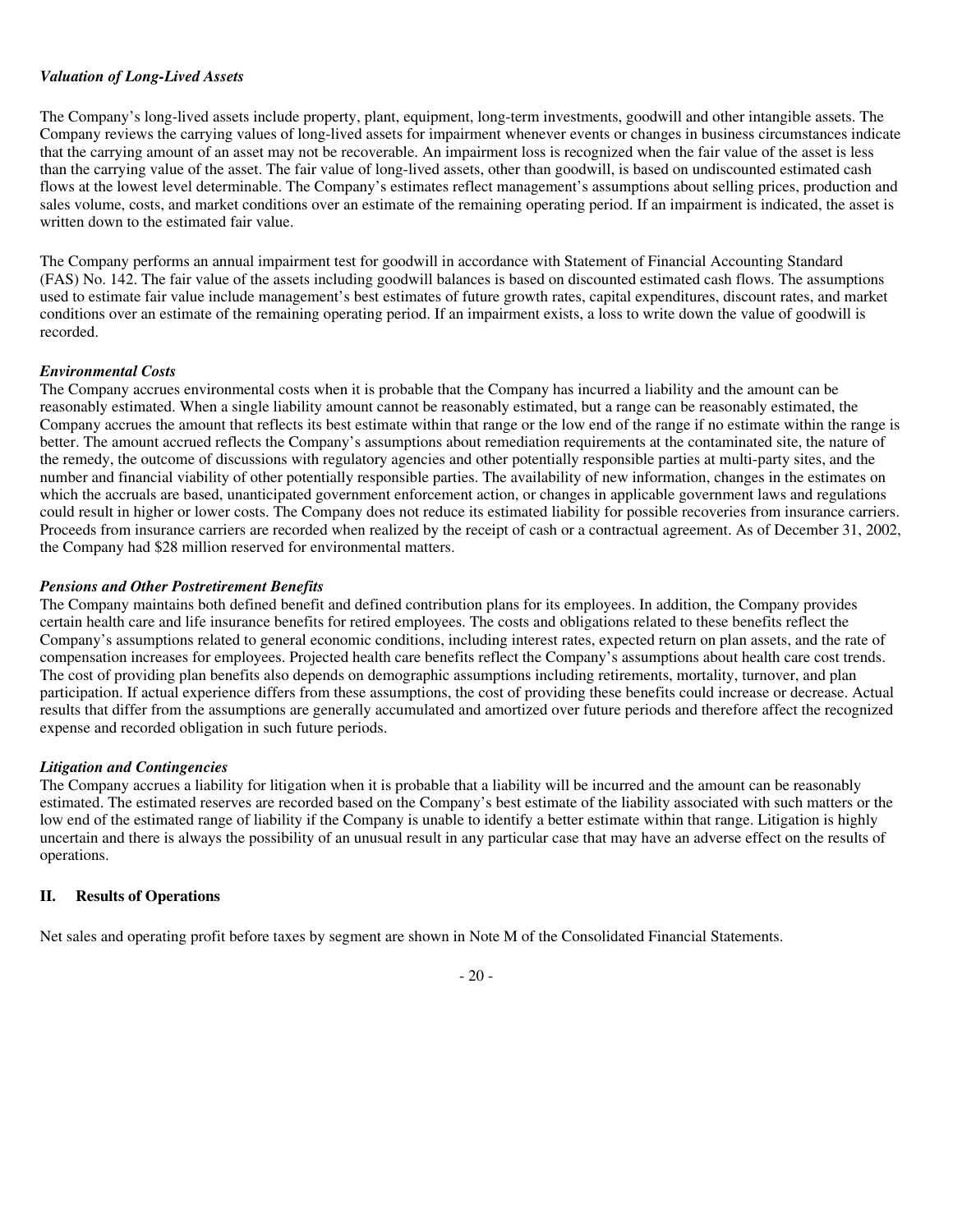## **Three Months Ended December 31, 2002 versus Three Months Ended December 31, 2001**

Net income for the first quarter of fiscal 2003 was \$33 million (\$0.48 per diluted common share) compared to \$38 million (\$0.53 per diluted common share) in the same quarter a year ago. Sales increased \$31 million from \$377 million last year to \$408 million this year. However, operating profit before taxes decreased 13% from \$52 million in the first quarter of fiscal 2002 to \$45 million in the first quarter of fiscal 2003.

Sales for the Chemical Businesses (carbon black, fumed metal oxides, inkjet and aerogel businesses) increased 8%, from \$285 million in the first quarter of fiscal 2002 to \$307 million in first quarter of fiscal 2003. Operating profit decreased 11%, from \$27 million in fiscal 2002 to \$24 million in the first quarter of fiscal 2003. The decrease in operating profit was principally driven by reduced pricing (\$10 million) and increased feedstock costs (\$11 million), partially offset by improved volumes (\$16 million).

In carbon black during the first quarter of fiscal 2003, increased oil and natural gas costs and the lag in pricing adjustments for certain carbon black supply contracts resulted in compressed margins and a \$6 million decline in operating profit compared to the same quarter of last year. However, the carbon black business was successful in implementing price increases during the first quarter of fiscal 2003 in the non-contracted areas of the business. Carbon black volumes improved compared to the first quarter of fiscal 2002. Overall, global carbon black volumes increased 7% this quarter versus the first quarter of last year. Sales volumes decreased 12% in North America as a result of lower demand, particularly for rubber blacks and plastics. European volumes remained stable with a modest 1% increase year over year. Volumes in South America remained strong with a 27% increase over the first quarter of last year. Despite the civil unrest in Venezuela, the region has experienced strong sales volumes, particularly in Brazil. Asia Pacific also experienced strong volumes with a 43% increase over the first quarter of fiscal 2002. The strength of the overall Asia Pacific carbon black market is principally due to strong demand from China. Foreign exchange provided further profit improvements in the quarter. Due to the weakening U.S. Dollar, the translation of foreign operating earnings provided an \$8 million benefit year over year.

The fumed metal oxides business also experienced an increase in volumes. Sales volumes improved 22% in the first fiscal quarter of 2003 compared to the same quarter of 2002. Volumes improved in all key markets – electronics, traditional silicone rubber, composites and adhesives, and the niche market. As a result of this, operating profit increased \$4 million as compared to the first quarter of fiscal 2002.

Cabot's inkjet colorants business continues to make progress with the growth of its existing commercial products and the development of new products. Increased volumes for both OEMs and aftermarket customers resulted in a 116% increase in overall volumes for the business and a \$1 million improvement in operating profit.

In the Cabot Supermetals Business (formerly called the Performance Materials Business) sales increased 17% from \$82 million in the first quarter of fiscal 2002 to \$96 million in the first quarter of fiscal 2003, principally due to the consolidation of our former equity affiliate Cabot Supermetals KK. The consolidation of Cabot Supermetals did not have a material impact on the comparison of the segment's profit to that of the first fiscal quarter of 2002. Although the segment experienced an 8% decline in volume as the result of lower shipments of intermediate materials and reduced tantalum powder sales, operating profit for the segment increased \$1 million versus the same quarter in fiscal 2002. The increase in profitability was due to improved contract related pricing and lower per unit manufacturing costs. While litigation proceeds with one customer, AVX, it continues to purchase products in accordance with the terms of its supply agreement.

In accordance with the terms of the tantalum contracts with certain customers, the sales price of certain contracted volumes was reduced effective January 1, 2003. While shipments made in the first quarter were invoiced at the higher contract price which was in effect for 2002, the Company has recognized revenue at the estimated average selling price over the life of the respective contracts as product is shipped. This resulted in an \$8 million deferral of revenue to future periods, all of which is profit because none of the related costs were deferred. A similar type of deferral, although of smaller magnitude, is anticipated for the second quarter of fiscal 2003.

Specialty Fluids' sales in the first quarter were \$3 million versus \$9 million in the same quarter of last year. The segment reported a \$1 million operating loss compared to \$1 million in profit for the same period in 2002. During the first quarter of 2003, volumes declined by 92%, due to a lower level of drilling activity industry-wide, particularly in the UK sector of the North Sea. Specialty Fluids began work on two additional completion jobs in the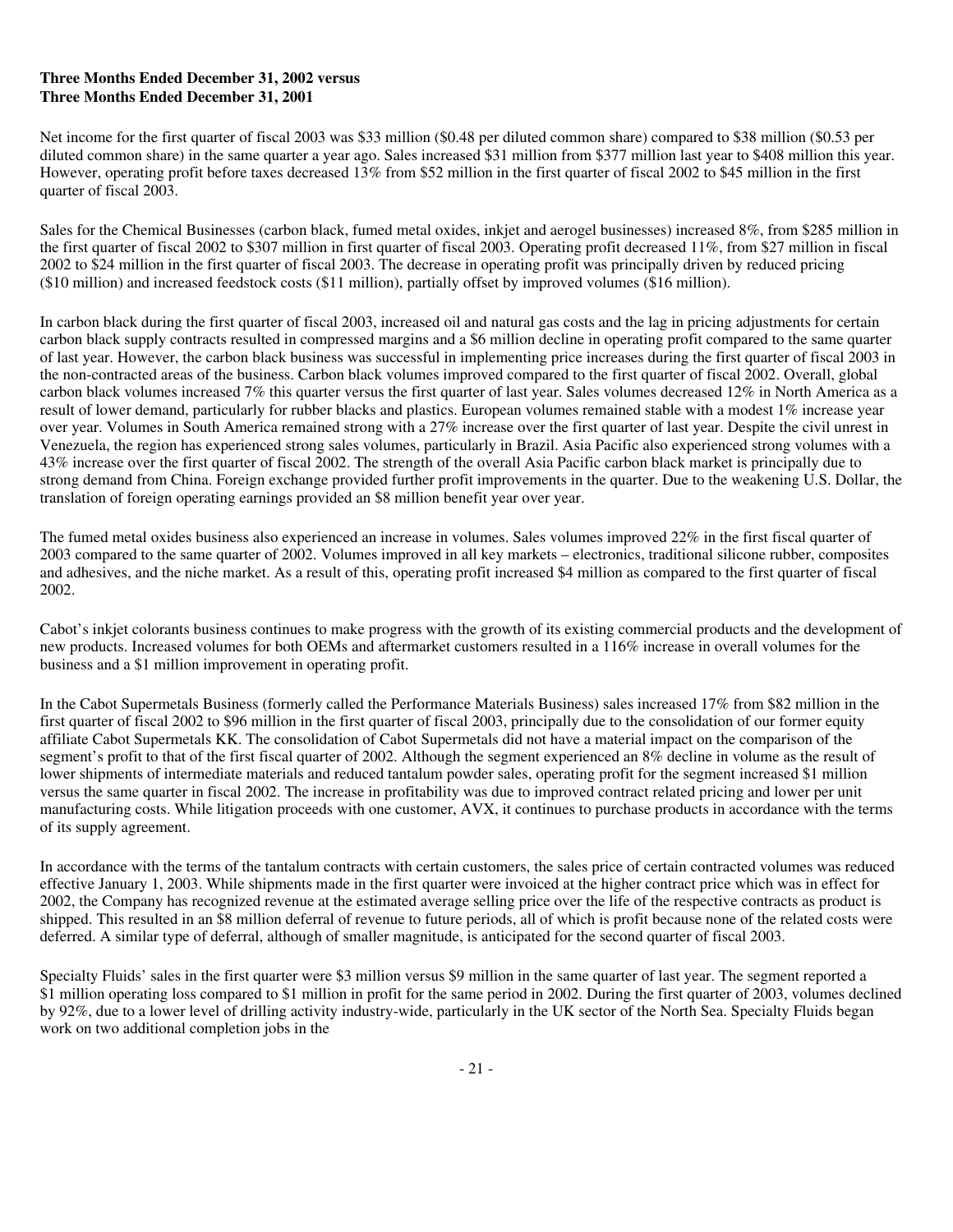first quarter of 2003. To date, cesium formate has been successfully used in a total of 62 completion and drill-in applications, the majority of which involved challenging high pressure, high temperature wells in the North Sea.

Given today's very uncertain economic and political environment, combined with rapidly rising oil and natural gas prices, the Company remains cautious about the near-term business outlook. Although the Chemical Businesses performed reasonably well during the first quarter of fiscal 2003, the Company is uncertain as to when these businesses will experience a sustained recovery in volumes and margins. The uncertain timing of a turnaround in the oil drilling industry also causes the Company to be cautious about the near-term outlook for the Specialty Fluids segment.

Research and technical service spending remained consistent at \$11 million for the first quarter of 2003 versus the first quarter of last year. Selling and administrative expenses increased \$4 million or 8%, from \$48 million for the first quarter of fiscal 2002 to \$52 million for the same period in 2003. The increase is primarily attributable to costs in the developing businesses and the acquired Japanese tantalum business.

Interest income in the first quarter was \$2 million less than in the same quarter last year due to a decrease in Cabot's cash position and lower interest rates.

Income tax expense in the first quarter decreased from \$15 million in 2002 to \$11 million in the same period of 2003. This decrease was the result of the Company benefitting from a lower effective tax rate of 25% in the first quarter of fiscal 2003 versus 28% for the same quarter of 2002. The Company expects its effective tax rate to be approximately 25% for fiscal 2003 versus 23% for fiscal 2002.

As described in Note H of this 10-Q, the Company has ongoing exposure to respirator related claims. The Company is currently in the process of negotiating a potential settlement which could, for a potentially extended period of time, limit its liability for these claims to a specified annual amount. While the Company's ability to negotiate an acceptable settlement and its specific terms are uncertain at this time, such a settlement could have a material impact on the Company's financial results in a particular quarter or fiscal year. The Company continues to believe that this issue will not have a material adverse effect on its financial position or liquidity.

## **III. Cash Flow and Liquidity**

During the first three months of the fiscal year, cash used by operating activities totaled \$1 million as compared to cash used by operating activities of \$4 million for the same period last year. The uses of cash during the first quarter of fiscal 2003 were related to an increase in working capital. This increase was due to higher levels of receivables and inventories in both the carbon black and Cabot Supermetals businesses. The Company continuously assesses the creditworthiness of its customers and no material reserves have been recorded for specific customers. The uses of cash during the first quarter of 2002 were essentially flat compared to 2003 as each period included a comparable increase in working capital.

Capital spending for the first three months of the year was \$25 million. The majority of capital spending was related to maintaining existing assets. Capital expenditures for fiscal 2003 are expected to total approximately \$150 million and include expenditures for replacement projects, plant expansions, and the completion of projects started in fiscal 2002.

Cash used for financing activities was \$10 million in the first quarter of fiscal 2003 as compared to \$22 million used during the same period last year. The majority of the financing activities related to the refinancing of debt assumed in the February 2002 acquisition of Cabot Supermetals. During the month of September 2002, Cabot repaid approximately \$10 million of bank notes. This repayment was not included in the consolidated fiscal 2002 results due to the one month lag in reporting of the Japanese Supermetals entity. In October 2002, Cabot entered into a 9.3 billion yen (\$75 million) term loan agreement to refinance the majority of the remaining debt assumed in the Cabot Supermetals acquisition. With the proceeds, Cabot repaid all \$25 million of the remaining bank notes and \$47 million of the long-term debt at Cabot Supermetals. The new term loan matures in 2006. In addition, \$9 million was paid in the form of cash dividends to stockholders.

 $-22-$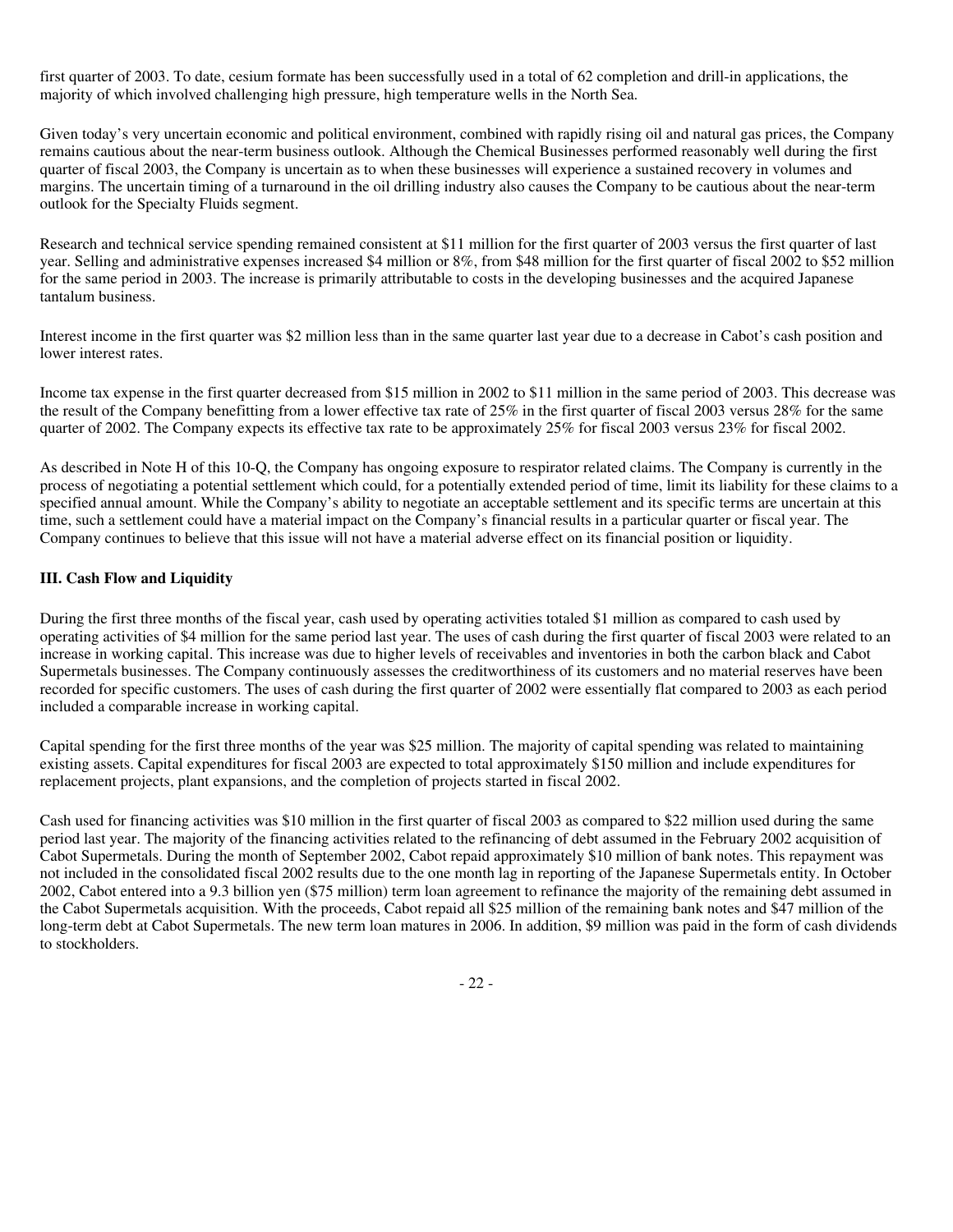As a result of the operating, investing and financing activities during the quarter, Cabot's ratio of total debt (including short-term debt net of cash) to capital increased from 28% at September 30, 2002 to 29% at December 31, 2002.

In November 2000, a Cabot subsidiary borrowed 150 million EURO (\$157 million) under a three year loan maturing in November 2003. On February 12, 2003, Cabot amended the original agreement to extend the maturity until November 2004. The loan is classified as long-term debt on the December 31, 2002 and September 30, 2002 consolidated balance sheets due to this amendment.

On September 8, 2000, Cabot's Board of Directors authorized the repurchase of up to 10 million shares of Cabot's common stock. On May 10, 2002, Cabot's Board of Directors increased the number of shares of the Company's common stock authorized for repurchase from 10 million shares to a maximum of 12.6 million shares. A minimal number of shares were repurchased during the first quarter of fiscal 2003. As of December 31, 2002, approximately 3 million shares remained available to be purchased under the current share repurchase authorization.

On an ongoing basis, Cabot reviews its outstanding insurance claims, some of which relate to disposed and discontinued businesses, for potential recovery. Various amounts have been recovered in prior periods and Cabot anticipates receiving additional amounts in the second quarter and in future periods.

During the first fiscal quarter of 2003, the fair market value of the Company's \$32 million cost investment in Sons of Gwalia, an Australian mining company, decreased approximately \$16 million, including a \$2 million currency translation loss. At this time, the decline in fair value appears to be temporary. However, Cabot will continue to assess the recoverability of its investment in Sons of Gwalia during upcoming periods. If circumstances change so that Cabot determines that the decline in fair value is other than temporary, the accumulated loss would be reclassified from other comprehensive loss to current period earnings.

Cabot is a defendant, or potentially responsible party, in various lawsuits and environmental proceedings wherein substantial amounts are claimed or are at issue. During the next few years, Cabot expects to spend a significant portion of its \$28 million environmental reserve in connection with remediation at various environmental sites. These sites are primarily associated with businesses divested in prior years.

## **IV. Recent Accounting Developments**

In July 2002, the Financial Accounting Standards Board (FASB) issued FAS No. 146, "Accounting for Costs Associated with Exit or Disposal Activities", which nullifies Emerging Issues Task Force (EITF) Issue No. 94-3, "Liability Recognition for Certain Employee Termination Benefits and Other Costs to Exit an Activity (including Certain Costs Incurred in a Restructuring)." FAS No. 146 requires a liability for a cost associated with an exit or disposal activity to be recognized and measured initially at its fair value in the period in which the liability is incurred. If fair value cannot be reasonably estimated, the liability shall be recognized initially in the period in which fair value can be reasonably estimated. In periods subsequent to the initial measurement, changes to the liability resulting from revisions to either the timing or the amount of estimated cash flows must be recognized as adjustments to the liability in the period of the change. The provisions of FAS No. 146 are effective for Cabot prospectively for exit or disposal activities initiated after December 31, 2002. Cabot adopted FAS No.146 on December 31, 2002 and will account for costs for exit or disposal activities in accordance with this standard.

In December 2002, the FASB issued FAS No. 148, "Accounting for Stock-Based Compensation-Transition and Disclosure", which amends FAS No. 123, "Accounting for Stock-Based Compensation." FAS No. 148 provides alternative methods of transition for a voluntary change to the fair value based method of accounting for stock-based employee compensation. FAS No. 148 also requires more prominent and more frequent disclosure in the financial statements about the effects of stock-based compensation. The disclosure provisions of FAS No. 148 were adopted by Cabot as of December 31, 2002 and are included in Note I. Other provisions of this statement are effective for the September 30, 2003 fiscal year-end. Cabot is in the process of assessing the impact of FAS No. 148 on its fiscal 2003 consolidated financial statements.

- 23 -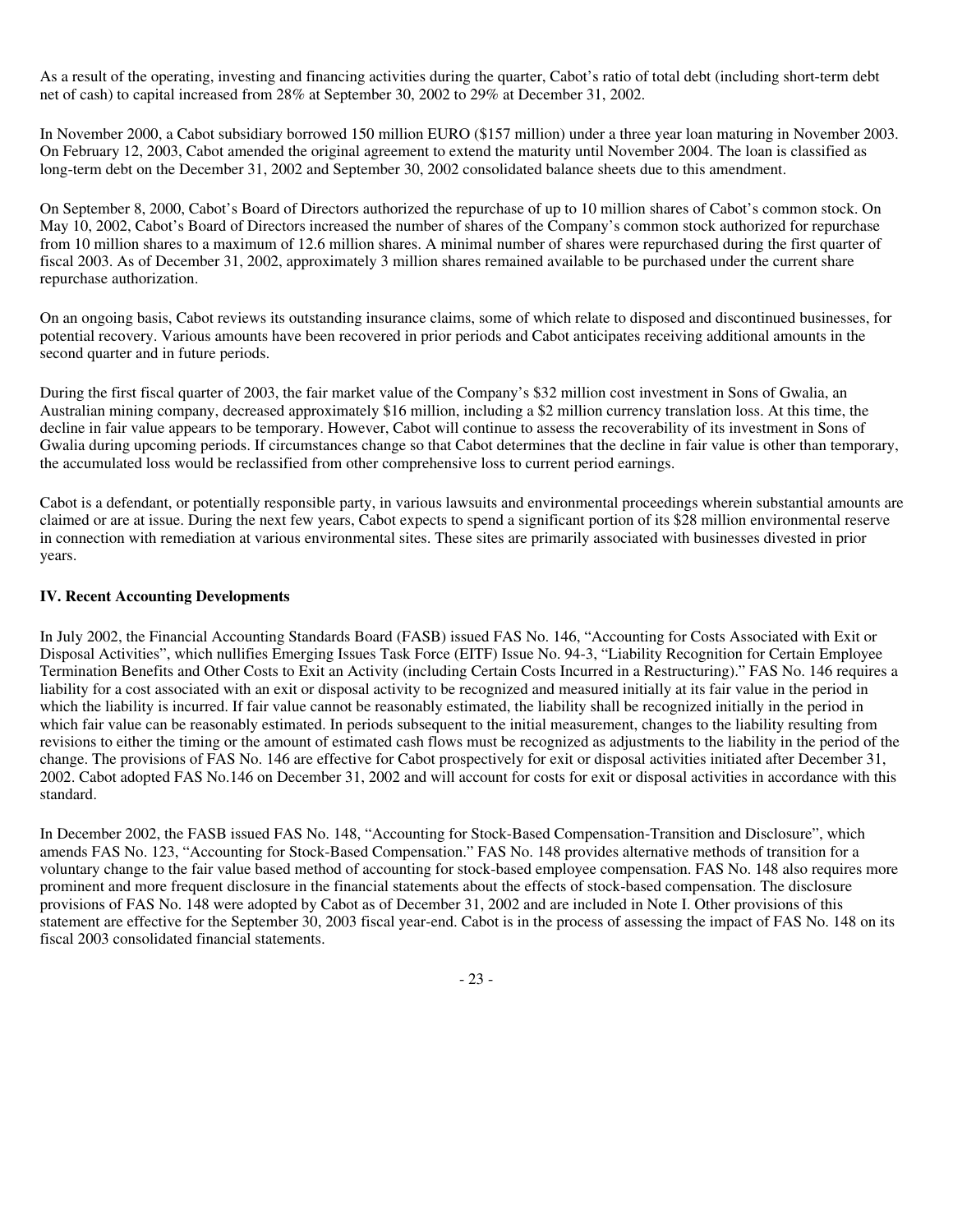*Forward-Looking Information: Included herein are statements relating to management's projections of future profits, the possible achievement of Cabot's financial goals and objectives, and management's expectations for Cabot's product development program. Actual results may differ materially from the results anticipated in the statements included herein due to a variety of factors, including but not limited to the following: market supply and demand conditions, fluctuations in currency exchange rates, changes in the rate of economic growth in the United States and other major international economies, changes in regulatory environments, changes in trade, monetary and fiscal policies throughout the world, acts of war and terrorist activities, pending litigation and governmental investigations, costs and availability of raw materials, patent rights of Cabot and others, demand for Cabot's customers' products, and competitors' reactions to market conditions. Timely commercialization of products under development by Cabot may be disrupted or delayed by technical difficulties, market acceptance, or competitors' new products, as well as difficulties in moving from the experimental stage to the production stage. The risk management discussion and the estimated amounts generated from the analyses are forward-looking statements of market risk, assuming certain adverse market conditions occur. Actual results in the future may differ materially from these projected results due to actual developments in the global financial markets. The methods used by Cabot to assess and mitigate risks should not be considered projections of future events or losses. The Company undertakes no obligation to publicly release any revisions to the forward-looking statements or reflect events or circumstances after the date of this document.*

## **Item 3. Quantitative and Qualitative Disclosures About Market Risk**

As part of the Cabot Supermetals acquisition, Cabot assumed interest rate swaps related to the variable rate debt. In October 2002, Cabot refinanced the underlying variable rate debt and the interest rate swaps were terminated.

On October 29, 2002, Cabot entered into two interest rate swaps with an aggregate notional amount of 9.3 billion yen (\$75 million). The swaps are variable-for-fixed swaps of the quarterly interest payments on related debt and mature in fiscal 2008. The swaps are derivative instruments as defined by FAS No. 133, "Accounting for Derivative Instruments and Hedging Activities" and have been designated as cash flow hedges. Changes in the value of the effective portion of cash flow hedges are reported in other comprehensive income, while the ineffective portion is reported in earnings. The change in fair value since inception has been nominal.

During the first quarter of fiscal 2003, Cabot began using both yen based debt and cross currency swaps to hedge its net investment in Japanese subsidiaries. On October 24, 2002, Cabot entered into a 9.3 billion yen (\$75 million) three-year term loan agreement with a group of banks to refinance existing debt at Cabot Supermetals. On November 20, 2002, Cabot entered into two cross currency swaps for an aggregate amount of \$41 million. Upon maturity of the swaps, Cabot is entitled to receive \$41 million U.S. dollars and is obligated to pay 5 billion Japanese yen. Cabot is also entitled to receive semi-annual interest payments on \$41 million at 3 Month U.S. dollar LIBOR interest rates and is obligated to make semi-annual interest payments on 5 billion yen at 3 Month Japanese yen LIBOR interest rates. Included in liabilities at December 31, 2002 is \$2 million related to the fair value of the cross currency swaps and \$3 million related to the cumulative translation differences in Cabot's yen denominated debt.

The debt and cross currency swaps have been designated as hedges of Cabot's net investment in Japan and are accounted for under FAS No. 133. The effectiveness of these hedges is based on changes in the spot foreign exchange rates and the balance of Cabot's yen denominated net investments. The changes in value of the debt and of the cross currency swaps, totaling \$5 million for the quarter ended December 31, 2002, have been recorded as a foreign currency translation loss in accumulated other comprehensive income (loss), offsetting foreign currency translation gains of Cabot's yen denominated net investments. Net losses recorded in earnings representing the amount of the hedges' ineffectiveness for the period were nominal.

#### **Item 4. Controls and Procedures**

Within the 90 days prior to the date of this report, the Company carried out an evaluation, under the supervision and with the participation of the Company's management, including the Company's Chairman of the Board, President and Chief Executive Officer, and its Executive Vice President and Chief Financial Officer, of the effectiveness of the Company's disclosure controls and procedures pursuant to Rule 13a-14 under the Securities Exchange Act of 1934, as amended. Based upon that evaluation, the Company's Chairman of the Board, President and Chief Executive Officer and its Executive Vice President and Chief Financial Officer concluded that the Company's disclosure controls and procedures are effective, in all material respects, with respect to the recording, processing, summarizing and reporting, within the time periods specified in the Securities and Exchange Commission's rules and forms, of information required to be disclosed by the Company in the reports that it files or submits under the Exchange Act.

There were no significant changes in the Company's internal controls or in other factors that could significantly affect internal controls subsequent to the date of their last evaluation.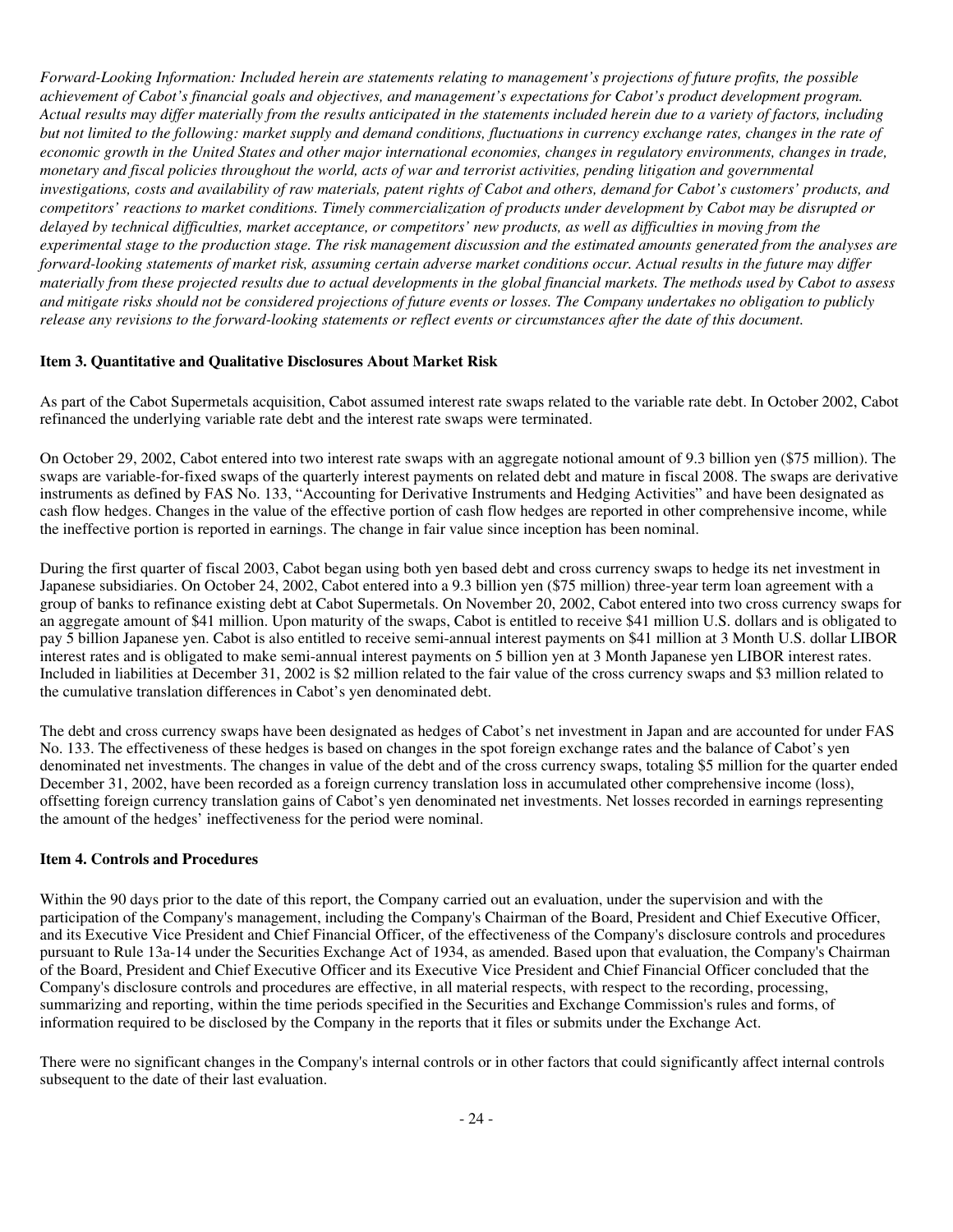## *Part II. Other Information*

## **Item 1. Legal Proceedings.**

On January 30, 2003, a class action lawsuit was filed in the United States District Court for the District of Massachusetts against Cabot, Phelps Dodge Corporation, Columbian Chemicals Co., Degussa Engineered Carbons, LP, Degussa AG, and Degussa Corporation (referred to collectively as the "Defendants"), by Technical Industries, Inc., a Rhode Island corporation, on its behalf and on behalf of all individuals or entities who purchased carbon black in the United States directly from the Defendants from approximately 1999 until the present (the "Class Period"). The action, which was brought under the United States antitrust laws, alleges that the Defendants conspired to fix, raise, maintain or stabilize prices for carbon black sold in the United States during the Class Period. The plaintiffs seek treble damages and legal costs. The class of plaintiffs in this action has not been certified. Cabot believes it has strong defenses to this action, which it intends to assert vigorously.

Cabot has exposure in connection with a safety respiratory products business that a subsidiary acquired from American Optical Corporation ("AO") in an April 1990 asset transaction. As described below, Cabot disposed of that business in July 1995. In connection with its acquisition, the subsidiary agreed, in certain circumstances, to assume certain liabilities, including the costs of legal fees together with the amounts paid in settlement or judgment, arising out of the use of AO respiratory products during certain time periods. In exchange for the subsidiary's assumption of these liabilities, AO agreed to provide to the subsidiary the benefits of: (1) AO's insurance coverage for the pre-acquisition period, and (2) another entity's private indemnity of AO which holds it harmless from any liability allocable to AO respiratory products used prior to May, 1982. Generally, these respirator liabilities involve claims for personal injury, including asbestosis and silicosis, allegedly resulting from the use of AO respirators that were negligently designed or labeled.

Neither Cabot, nor its past or present subsidiaries, at any time manufactured asbestos or asbestos-containing materials or products. Moreover, not every person with exposure to asbestos giving rise to an asbestos claim used a form of respiratory protection. At no time did AO's respiratory product line represent a significant portion of the overall respiratory product market. In addition, other parties, including AO, AO's insurers, and another private indemnitor and its insurers (collectively, the "Payor Group"), incur significant portions of the costs of these liabilities, leaving Cabot with only a portion of the liability in some of the pending cases.

Cabot disposed of the business in July 1995 by transferring it to a newly-formed entity called Aearo Corporation ("Aearo"). Cabot has an approximately 41% equity interest in Aearo. Cabot agreed to have its subsidiary retain liabilities allocable to respirators used prior to the 1995 transaction so long as Aearo pays Cabot an annual fee of \$400,000. Aearo can discontinue payment of this fee at any time, in which case it will assume the liability for, and indemnify Cabot against, the liabilities allocable to respirators manufactured and used prior to the 1995 transaction. Cabot has no liability in connection with any products manufactured by Aearo after 1995. Between July 1995 and September 30, 2001, Cabot's total costs and payments in connection with these respirator liabilities did not exceed the total amounts Cabot received from Aearo. Since 1990, for those claims in connection with which Cabot has contributed toward the costs of defense and settlement, Cabot has contributed roughly \$320 per claim, or approximately 10% of the total costs per claim paid by the Payor Group.

As of January 1, 2002, there were approximately 28,000 claimants in pending cases asserting claims against AO in connection with respiratory products. As of December 31, 2002, there were approximately 50,000 such claimants, excluding the Mississippi claimants discussed below. In the past, Cabot has contributed to the costs of a significant percentage, but not all, pending claims, depending on several factors, including the period of alleged product use.

During the third quarter of fiscal year 2002, Cabot agreed to pay up to \$2 million as its contribution toward a settlement involving up to 13,000 claimants in Mississippi. As a result of the Mississippi settlement and the number of new claims that were filed during the first half of calendar year 2002, Cabot recorded a charge of \$5 million during the third quarter of fiscal 2002, resulting in a total reserve for respirator matters of \$6 million as of September 30, 2002. In estimating its liability at that time, Cabot made the following assumptions: (i) that costs to Cabot would continue at Cabot's historical contribution rate of \$320 per claimant; (ii) that Cabot would continue to contribute to only slightly more than half of the total pending claims; and (iii) that a significant number of the pending claims were included in the Mississippi settlement. This amount represented Cabot's best estimate at that time of the liability it would incur in connection with pending respirator claims.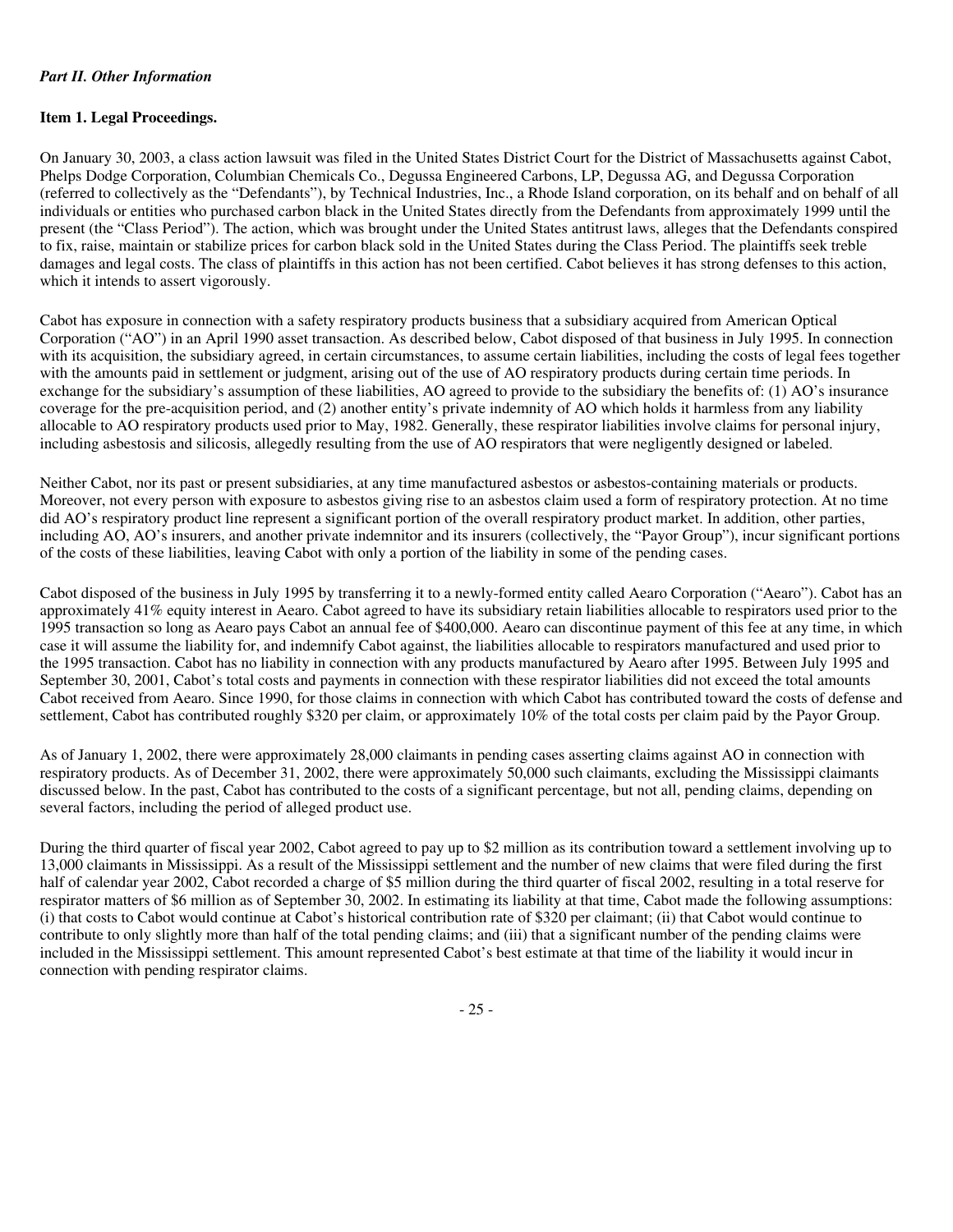Cabot, at the time it agreed to contribute to the Mississippi settlement, expected to pay its \$2 million contribution over a period of approximately eighteen months. Due to complications in the funding mechanism of the overall settlement of these Mississippi claims, a shortfall of \$5.5 million in the initial amount to be paid to the plaintiff group resulted. In December 2002, Cabot agreed to fund this shortfall in exchange for an undertaking from representatives of the Payor Group to exercise their best efforts to seek a global settlement with the Payor Group. While Cabot's ability to negotiate an acceptable global settlement and its specific terms are uncertain at this time, the global settlement being discussed would provide that as long as the Payor Group continues to pay all costs and liabilities in connection with the respirator litigation, Cabot's liability under a global settlement would be limited to a specified annual amount and would no longer be based on the historical allocation arrangements.

If a global settlement is not reached, disagreements among members of the Payor Group will make it unlikely that the allocation assumptions previously used by Cabot to determine the amount of the reserve will continue to apply. In addition, because this is a very unpredictable area, Cabot continues to be unable to estimate the number of future claims or the range of liability that may be incurred as a result of such claims on any reasonable basis. For these reasons, Cabot is currently unable to reasonably estimate a range of possible loss for pending and future respirator claims. As a result, Cabot has not recorded an additional reserve for these claims at this time. Although Cabot's liability associated with these pending and future claims, or Cabot's success in reaching a global settlement, could have a material effect on earnings in a particular quarter or fiscal year, Cabot continues to believe that its respirator exposure will not have a material adverse effect on Cabot's financial position or liquidity.

- 26 -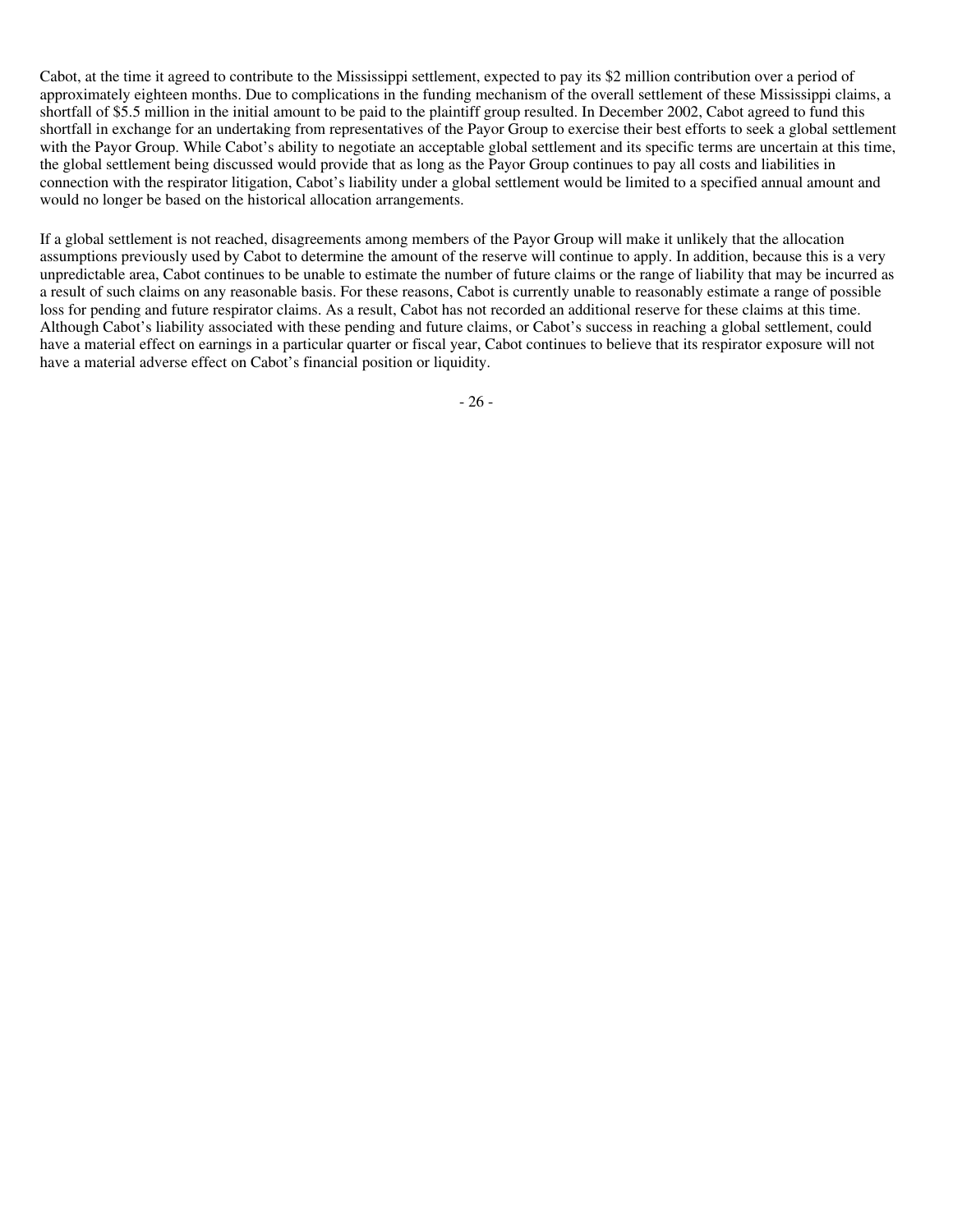#### *Item 6. Exhibits and Reports on Form 8-K*

## (a) EXHIBITS

- 10(a) Third Amendment dated as of February 12, 2003, to the Revolving Credit Agreement by and among Cabot Finance BV, Fleet National Bank, Commerzbank AG, New York Branch, Mizuho Corporate Bank (USA) and the other lending institutions listed on Schedule 1 thereto, dated as of November 10, 2000, as amended.
- 99.1 Certification Pursuant to Section 906 of the Sarbanes-Oxley Act of 2002.

## (b) REPORTS ON FORM 8-K

 The Company filed the following current reports on Form 8-K with the Securities and Exchange Commission (the "Commission") during the three months ended December 31, 2002:

- (i) A current report on Form 8-K dated September 27, 2002 reporting the Company's issuance of a press release announcing that it had received a favorable ruling in its tantalum contract dispute with one of its tantalum customers, Kemet Corporation, was filed with the Commission on October 1, 2002.
- (ii) A current report on Form 8-K dated November 12, 2002 furnishing the Company's unaudited consolidated balance sheets at September 30, 2002 and 2001, its unaudited consolidated statements of income for the fiscal years ended September 30, 2002 and 2001 and its unaudited consolidated statements of cash flows for the fiscal years ended September 30, 2002 and 2001, was filed with the Commission on November 12, 2002.
- (iii) A current report on Form 8-K dated November 19, 2002 reporting the Company's issuance of a press release announcing that U.S. and European antitrust authorities had initiated a joint investigation into alleged price-fixing within the carbon black industry, was filed with the Commission on November 20, 2002.
- (iv) A current report on Form 8-K dated December 2002 reporting the Company's issuance of a press release announcing that the Company had agreed to an extension of the term of the tantalum supply agreement between the Company and Kemet Corporation and the related settlement of all claims in the litigation regarding the original supply agreement, was filed with the Commission on December 11, 2002.

- 27 -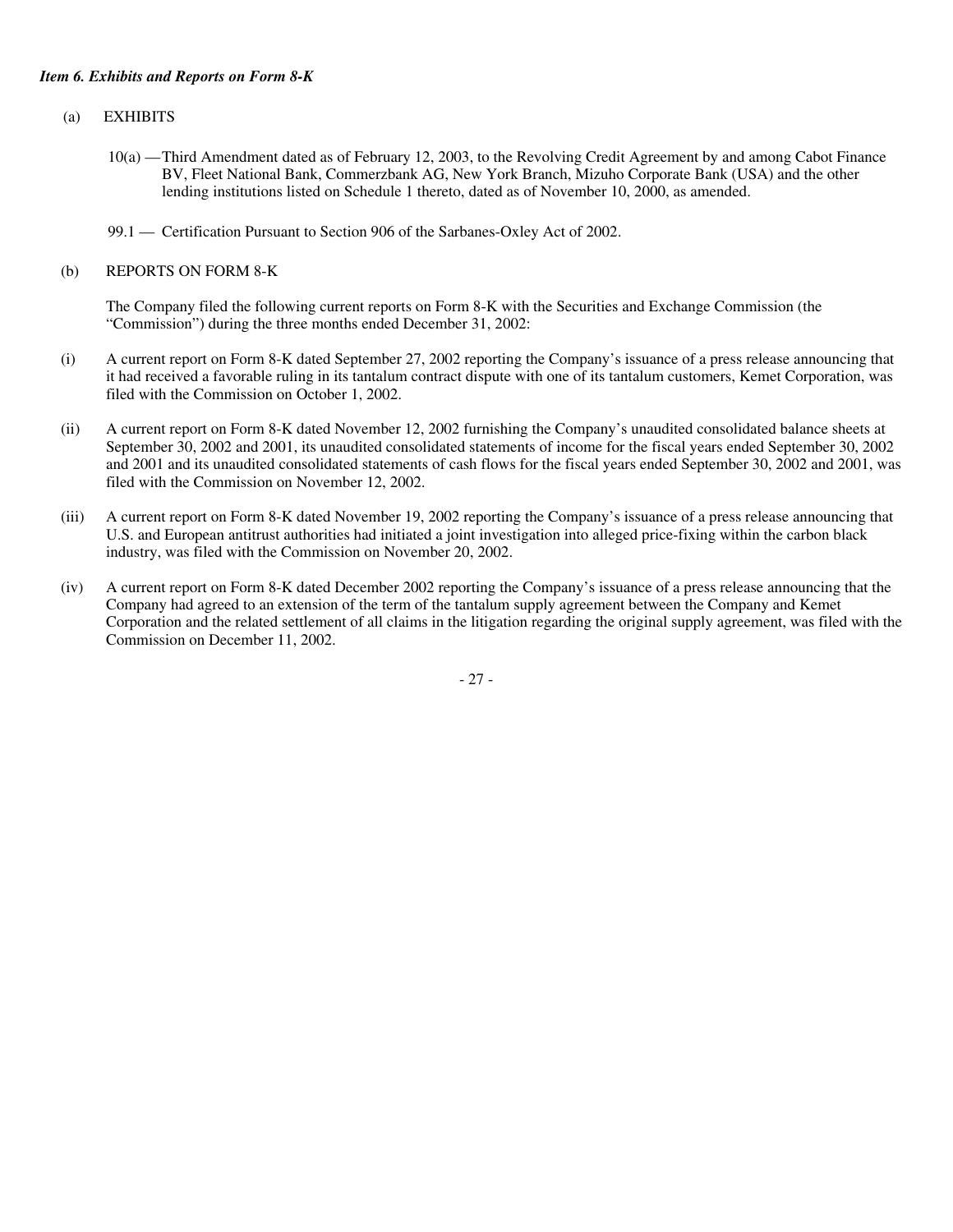## SIGNATURES

 Pursuant to the requirements of the Securities Exchange Act of 1934, the registrant has duly caused this report to be signed on its behalf by the undersigned thereunto duly authorized.

|                         |     | <b>CABOT CORPORATION</b>                                                              |
|-------------------------|-----|---------------------------------------------------------------------------------------|
| Date: February 14, 2003 | By: | /s/ Kennett F. Burnes                                                                 |
|                         |     | Kennett F. Burnes<br>Chairman and Chief Executive Office<br>(Duly Authorized Officer) |
| Date: February 14, 2003 | By: | /s/ Eduardo E. Cordeiro                                                               |
|                         |     | Eduardo E. Cordeiro<br>Controller<br>(Chief Accounting Officer)                       |
|                         |     | $-28-$                                                                                |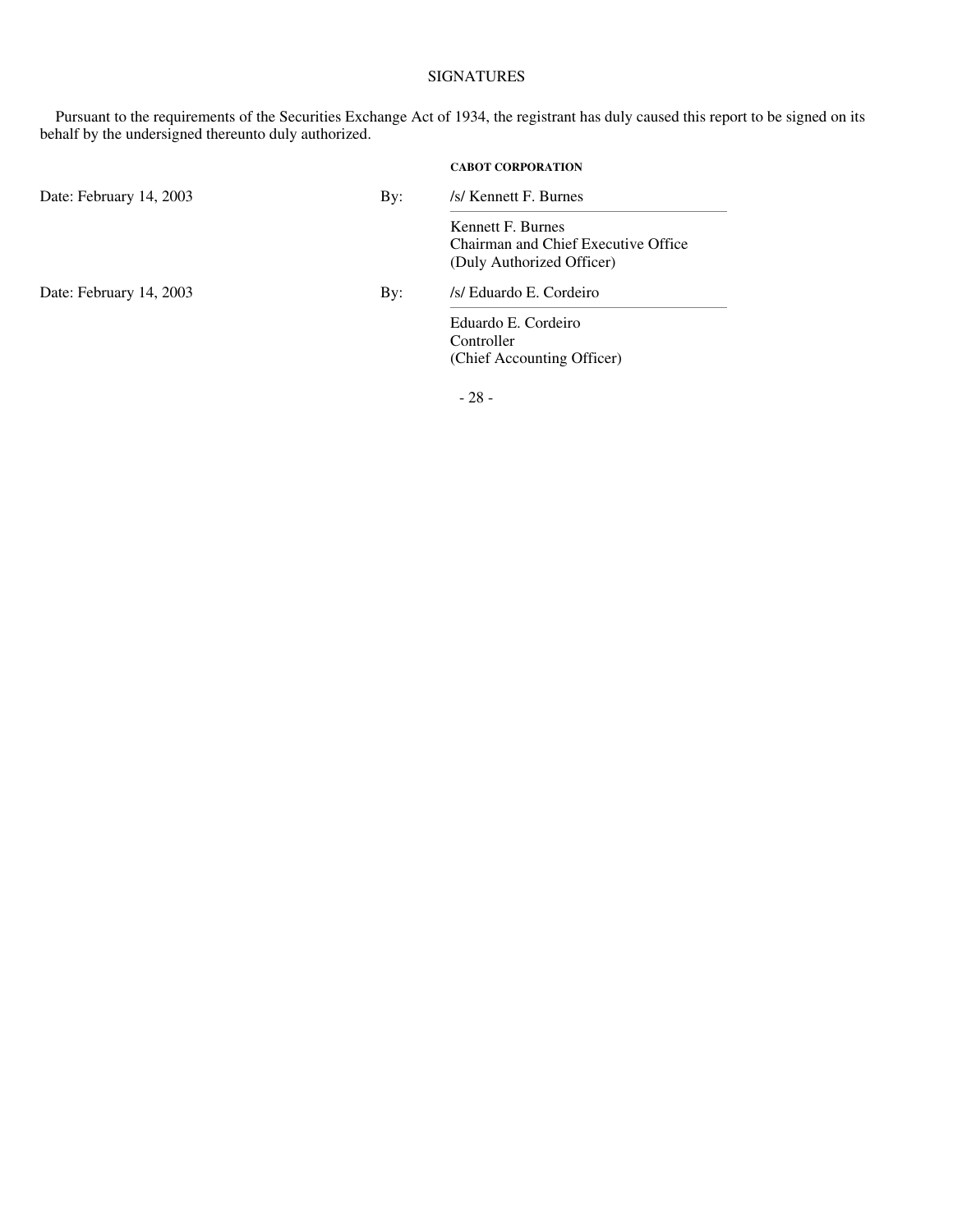## **CERTIFICATIONS**

I, Kennett F. Burnes, certify that:

1. I have reviewed this quarterly report on Form 10-Q of Cabot Corporation;

 2. Based on my knowledge, this quarterly report does not contain any untrue statement of a material fact or omit to state a material fact necessary to make the statements made, in light of the circumstances under which such statements were made, not misleading with respect to the period covered by this quarterly report;

 3. Based on my knowledge, the financial statements, and other financial information included in this quarterly report, fairly present in all material respects the financial condition, results of operations and cash flows of the registrant as of, and for, the periods presented in this quarterly report;

 4. The registrant's other certifying officers and I are responsible for establishing and maintaining disclosure controls and procedures (as defined in Exchange Act Rules 13a-14 and 15d-14) for the registrant and we have:

 a) designed such disclosure controls and procedures to ensure that material information relating to the registrant, including its consolidated subsidiaries, is made known to us by others within those entities, particularly during the period in which this quarterly report is being prepared;

 b) evaluated the effectiveness of the registrant's disclosure controls and procedures as of a date within 90 days prior to the filing date of this quarterly report (the "Evaluation Date"); and

 c) presented in this quarterly report our conclusions about the effectiveness of the disclosure controls and procedures based on our evaluation as of the Evaluation Date;

 5. The registrant's other certifying officers and I have disclosed, based on our most recent evaluation, to the registrant's auditors and the audit committee of registrant's board of directors (or persons performing the equivalent function):

 a) all significant deficiencies in the design or operation of internal controls which could adversely affect the registrant's ability to record, process, summarize and report financial data and have identified for the registrant's auditors any material weaknesses in internal controls; and

 b) any fraud, whether or not material, that involves management or other employees who have a significant role in the registrant's internal controls; and

 6. The registrant's other certifying officers and I have indicated in this quarterly report whether or not there were significant changes in internal controls or in other factors that could significantly affect internal controls subsequent to the date of our most recent evaluation, including any corrective actions with regard to significant deficiencies and material weaknesses.

Date: February 14, 2003 /s/ Kennett F. Burnes

Kennett F. Burnes Chairman of the Board, President and Chief Executive Officer

- 29 -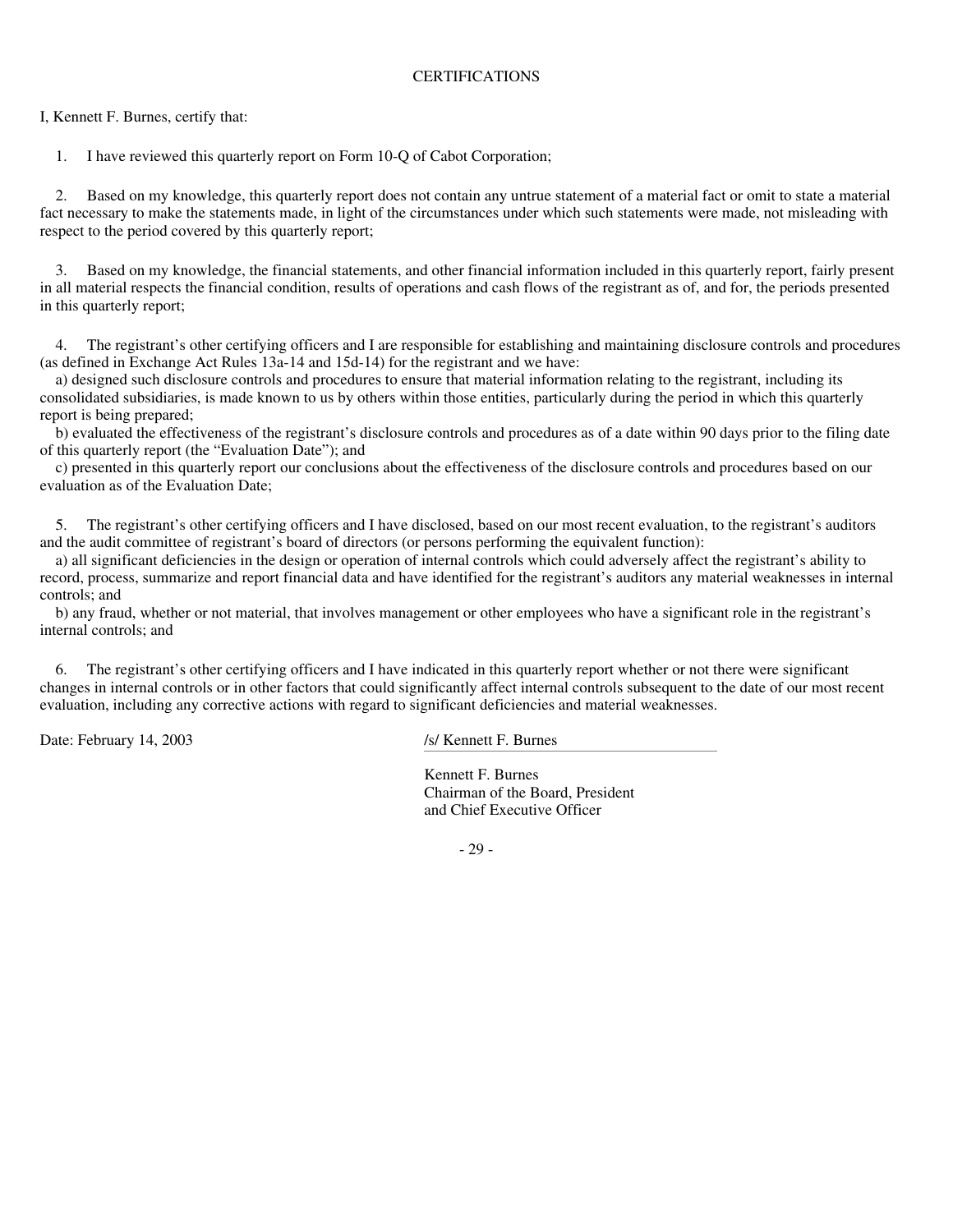## I, John A. Shaw, certify that:

## 1. I have reviewed this quarterly report on Form 10-Q of Cabot Corporation;

 2. Based on my knowledge, this quarterly report does not contain any untrue statement of a material fact or omit to state a material fact necessary to make the statements made, in light of the circumstances under which such statements were made, not misleading with respect to the period covered by this quarterly report;

 3. Based on my knowledge, the financial statements, and other financial information included in this quarterly report, fairly present in all material respects the financial condition, results of operations and cash flows of the registrant as of, and for, the periods presented in this quarterly report;

 4. The registrant's other certifying officers and I are responsible for establishing and maintaining disclosure controls and procedures (as defined in Exchange Act Rules 13a-14 and 15d-14) for the registrant and we have:

 a) designed such disclosure controls and procedures to ensure that material information relating to the registrant, including its consolidated subsidiaries, is made known to us by others within those entities, particularly during the period in which this quarterly report is being prepared;

 b) evaluated the effectiveness of the registrant's disclosure controls and procedures as of a date within 90 days prior to the filing date of this quarterly report (the "Evaluation Date"); and

 c) presented in this quarterly report our conclusions about the effectiveness of the disclosure controls and procedures based on our evaluation as of the Evaluation Date;

 5. The registrant's other certifying officers and I have disclosed, based on our most recent evaluation, to the registrant's auditors and the audit committee of registrant's board of directors (or persons performing the equivalent function):

 a) all significant deficiencies in the design or operation of internal controls which could adversely affect the registrant's ability to record, process, summarize and report financial data and have identified for the registrant's auditors any material weaknesses in internal controls; and

 b) any fraud, whether or not material, that involves management or other employees who have a significant role in the registrant's internal controls; and

 6. The registrant's other certifying officers and I have indicated in this quarterly report whether or not there were significant changes in internal controls or in other factors that could significantly affect internal controls subsequent to the date of our most recent evaluation, including any corrective actions with regard to significant deficiencies and material weaknesses.

/s/ John A. Shaw

Date: February 14, 2003 John A. Shaw

Executive Vice President and Chief Financial Officer

- 30 -